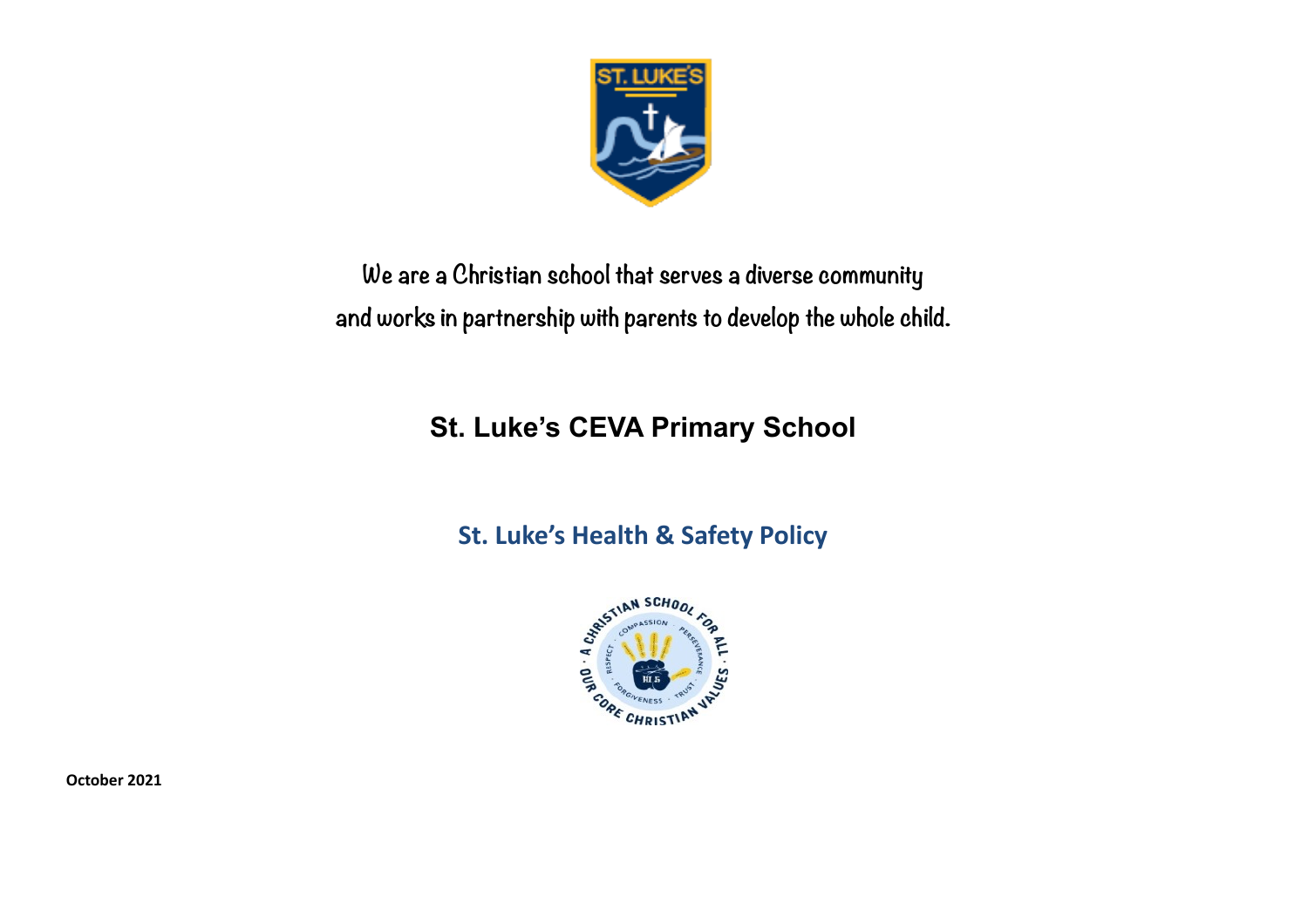## **Contents**

| Appendix 2. Recommended absence period for preventing the spread of infection17 |  |
|---------------------------------------------------------------------------------|--|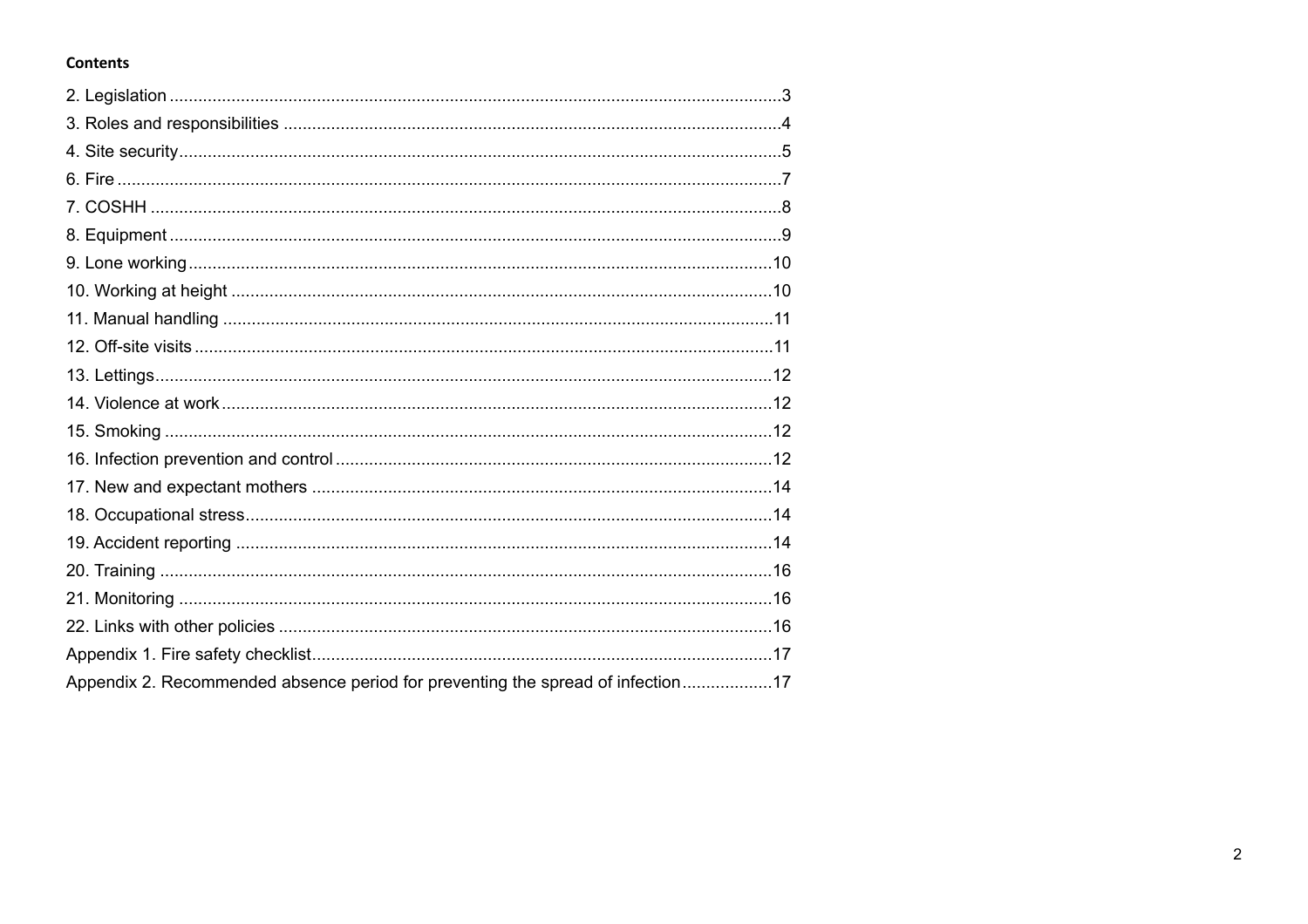#### **1. Aims**

Our school aims to:

- Provide and maintain a safe and healthy environment
- Establish and maintain safe working procedures amongst staff, pupils and all visitors to the school site
- Have robust procedures in place in case of emergencies
- Ensure that the premises and equipment are maintained safely, and are regularly inspected

# <span id="page-2-0"></span>**2. Legislation**

This policy is based on advice from the Department for Education on [health and safety in schools](https://www.gov.uk/government/publications/health-and-safety-advice-for-schools) and the following legislation:

- [The Health and Safety at Work etc. Act 1974](http://www.legislation.gov.uk/ukpga/1974/37), which sets out the general duties employers have towards employees and duties relating to lettings
- [The Management of Health and Safety at Work Regulations 1992](http://www.legislation.gov.uk/uksi/1992/2051/regulation/3/made), which require employers to make an assessment of the risks to the health and safety of their employees
- [The Management of Health and Safety at Work Regulations 1999](http://www.legislation.gov.uk/uksi/1999/3242/contents/made), which require employers to carry out risk assessments, make arrangements to implement necessary measures, and arrange for appropriate information and training
- [The Control of Substances Hazardous to Health Regulations 2002](http://www.legislation.gov.uk/uksi/2002/2677/contents/made), which require employers to control substances that are hazardous to health
- [The Reporting of Injuries, Diseases and Dangerous Occurrences Regulations \(RIDDOR\) 2013](http://www.legislation.gov.uk/uksi/2013/1471/schedule/1/paragraph/1/made), which state that some accidents must be reported to the Health and Safety Executive and set out the timeframe for this and how long records of such accidents must be kept
- [The Health and Safety \(Display Screen Equipment\) Regulations 1992](http://www.legislation.gov.uk/uksi/1992/2792/contents/made), which require employers to carry out digital screen equipment assessments and states users' entitlement to an eyesight test
- [The Gas Safety \(Installation and Use\) Regulations 1998](http://www.legislation.gov.uk/uksi/1998/2451/regulation/4/made), which require work on gas fittings to be carried out by someone on the Gas Safe Register
- [The Regulatory Reform \(Fire Safety\) Order 2005](http://www.legislation.gov.uk/uksi/2005/1541/part/2/made), which requires employers to take general fire precautions to ensure the safety of their staff
- [The Work at Height Regulations 2005](http://www.legislation.gov.uk/uksi/2005/735/contents/made), which requires employers to protect their staff from falls from height

The school follows [national guidance published by Public Health England](https://www.gov.uk/government/uploads/system/uploads/attachment_data/file/522337/Guidance_on_infection_control_in_schools.pdf) when responding to infection control issues.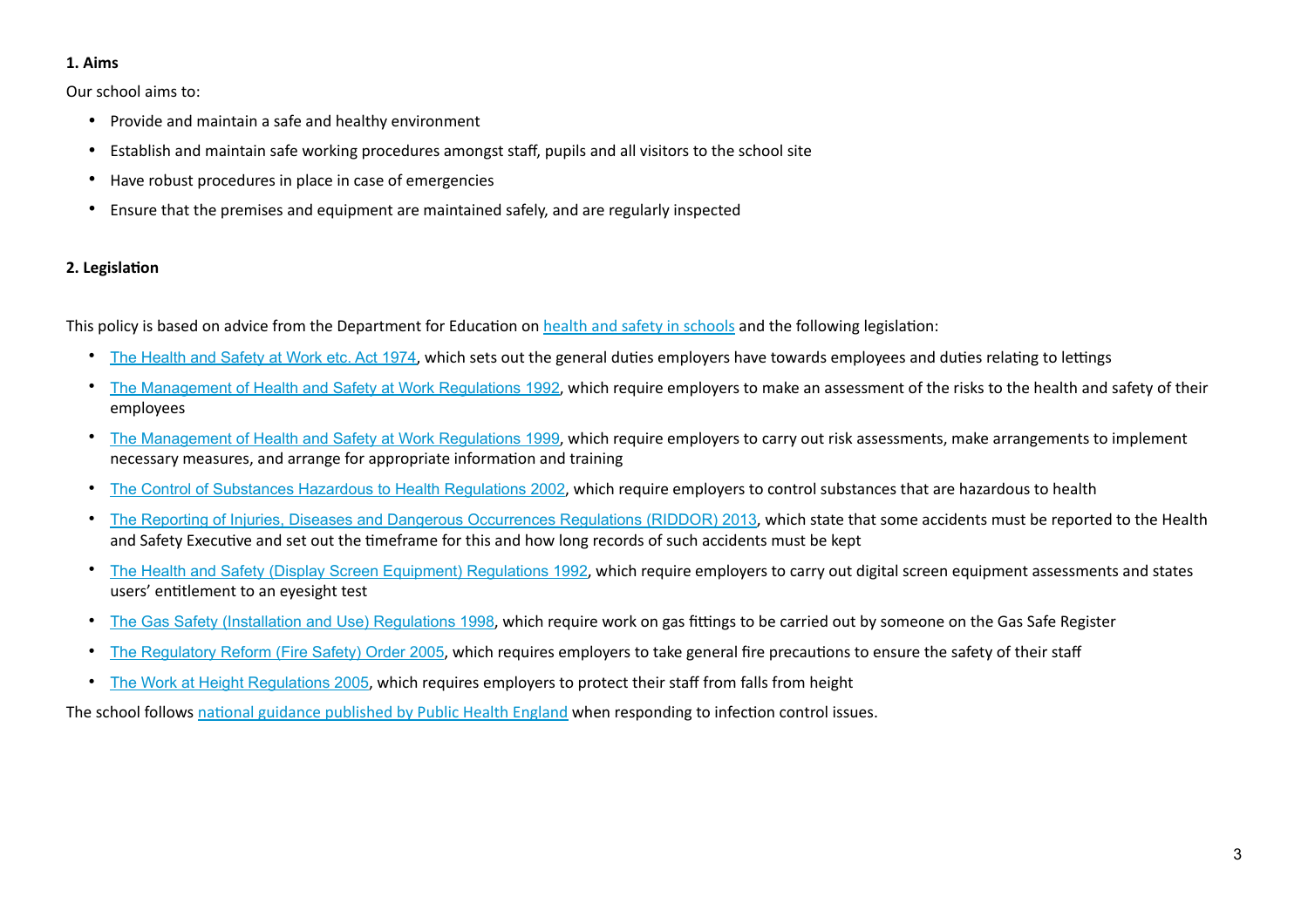## <span id="page-3-0"></span>**3. Roles and responsibilities**

## **3.1 The local authority and governing board**

St. Luke's has ultimate responsibility for health and safety matters in the school, but delegates responsibility for the strategic management of such matters to the school's governing board.

The governing board delegates operational matters and day-to-day tasks to the headteacher and staff members.

## **3.1 The governing board**

The governing board has ultimate responsibility for health and safety matters in the school, but will delegate day-to-day responsibility to Headteacher.

The governing board has a duty to take reasonable steps to ensure that staff and pupils are not exposed to risks to their health and safety. This applies to activities on or off the school premises.

The governing board, as the employer, also has a duty to:

- Assess the risks to staff and others affected by school activities in order to identify and introduce the health and safety measures necessary to manage those risks
- Inform employees about risks and the measures in place to manage them
- Ensure that adequate health and safety training is provided

## **3.2 Headteacher**

The headteacher is responsible for health and safety day-to-day. This involves:

- Implementing the health and safety policy
- Ensuring there is enough staff to safely supervise pupils
- Ensuring that the school building and premises are safe and regularly inspected
- Providing adequate training for school staff
- Reporting to the governing board on health and safety matters
- Ensuring appropriate evacuation procedures are in place and regular fire drills are held
- Ensuring that in their absence, health and safety responsibilities are delegated to another member of staff
- Ensuring all risk assessments are completed and reviewed
- Monitoring cleaning contracts, and ensuring cleaners are appropriately trained and have access to personal protective equipment, where necessary

In the headteacher's absence, the deputy headteacher assumes the above day-to-day health and safety responsibilities.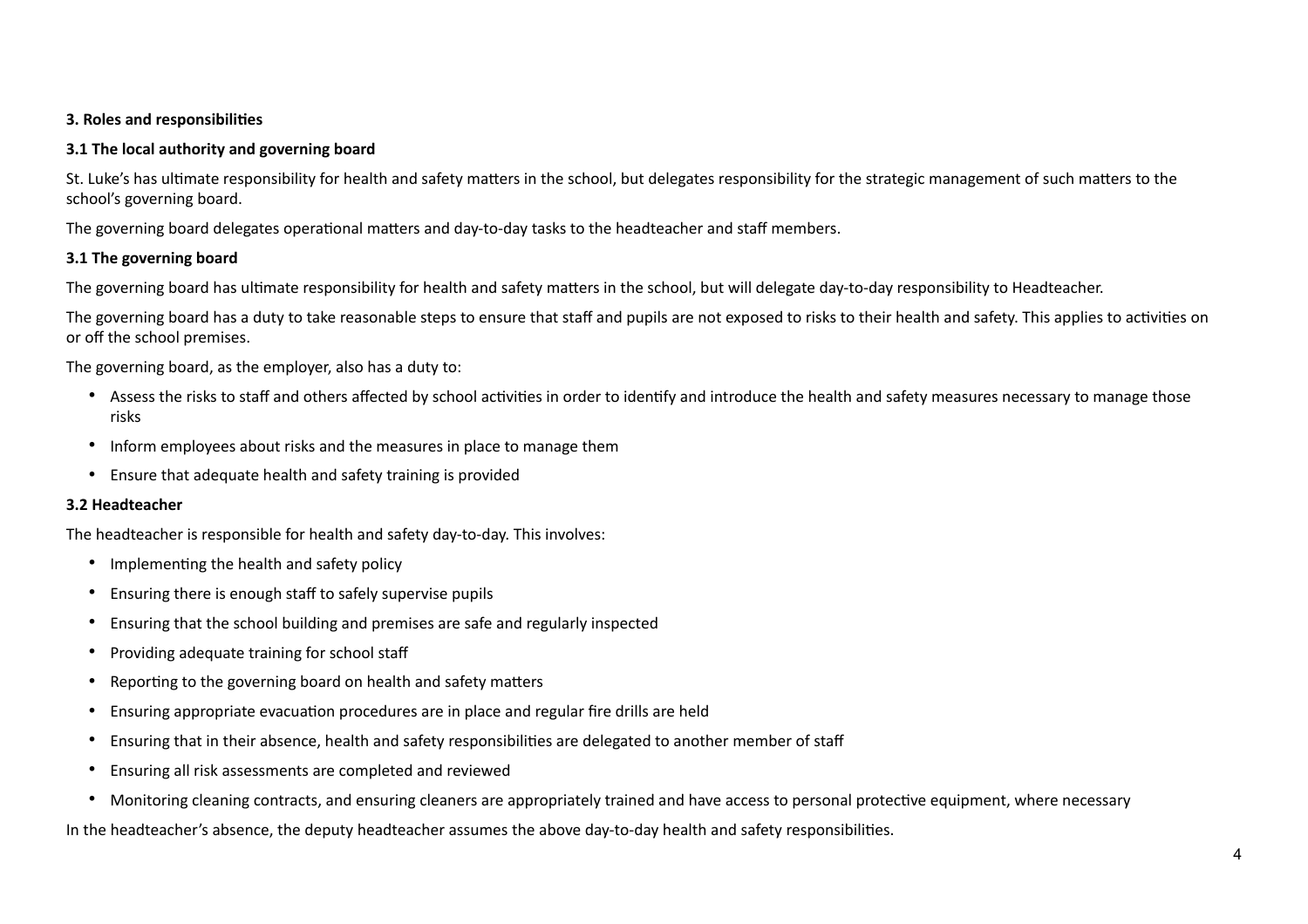## **3.3 Health and safety lead**

The nominated health and safety lead is the HT.

## **3.4 Staff**

School staff have a duty to take care of pupils in the same way that a prudent parent would do so.

## Staff will:

- Take reasonable care of their own health and safety and that of others who may be affected by what they do at work
- Co-operate with the school on health and safety matters
- Work in accordance with training and instructions
- Inform the appropriate person of any work situation representing a serious and immediate danger so that remedial action can be taken
- Model safe and hygienic practice for pupils
- Understand emergency evacuation procedures and feel confident in implementing them

## **3.5 Pupils and parents**

Pupils and parents are responsible for following the school's health and safety advice, on-site and off-site for visits, and for reporting any health and safety incidents to a member of staff.

#### **3.6 Contractors**

Contractors will agree health and safety practices with the headteacher before starting work. Before work begins the contractor will provide evidence that they have completed an adequate risk assessment of all their planned work.

#### <span id="page-4-0"></span>**4. Site security**

The site supervisor are responsible for the security of the school site in and out of school hours. They are responsible for visual inspections of the site, and for the intruder and fire alarm systems.

Matt Hipperson and Charlie Bonner are key holders and will respond to an emergency.

## **5. First Aid**

It is the duty of all staff to care for others, especially pupils, to the best of their capability.

In an emergency, First Aid support and advice can be obtained from staff who have received training.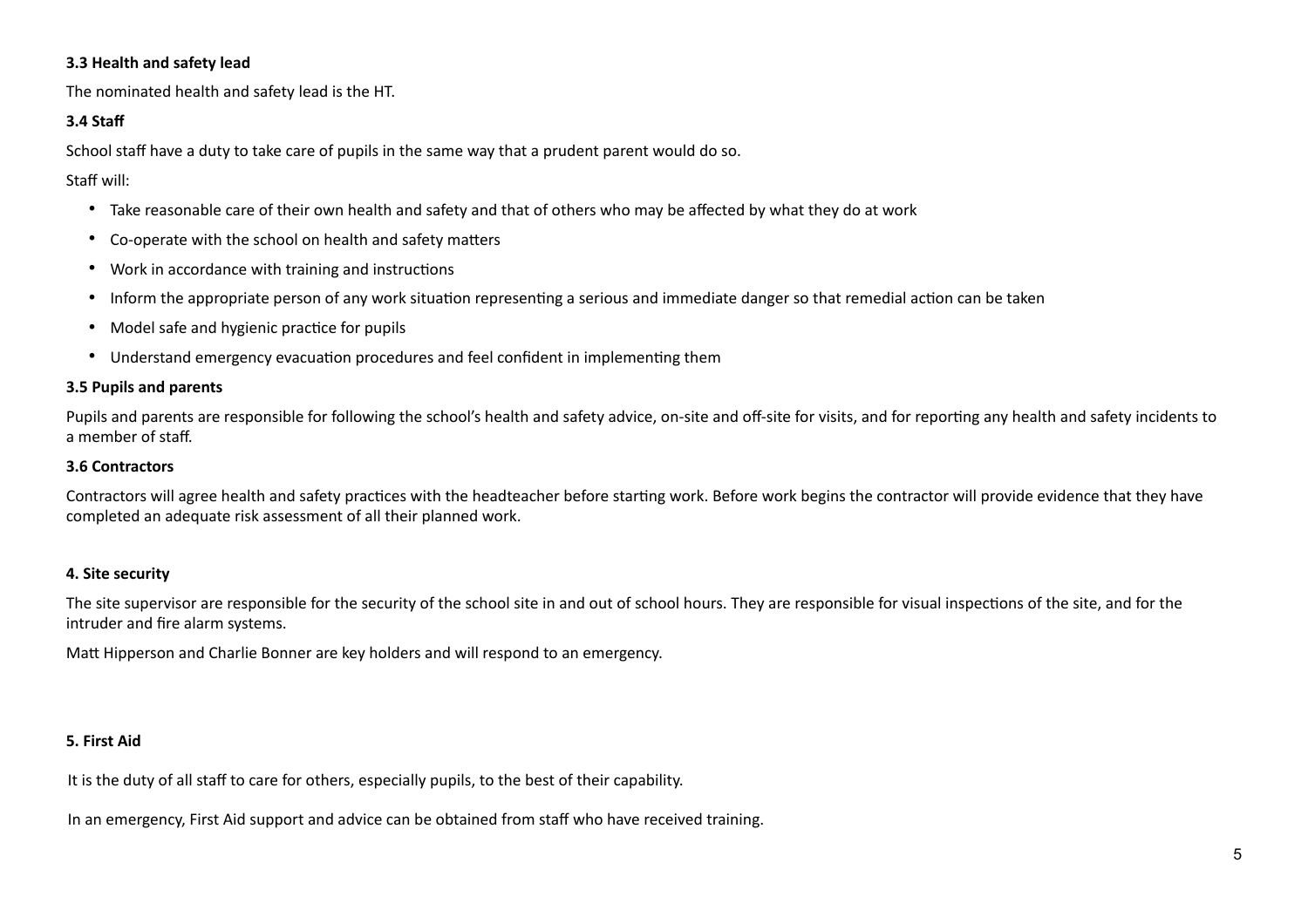**Staff trained as follows:-** 

**Paediatric** 

**First Aid at Work** 

**Team Teach** 

First Aid supplies are available in the following places:

## a) **The main and secondary first aid rooms near to the HT office**

- b) **Minor First Aid Box** is kept in the **breakout rooms between year groups and in YN for EYFS. The FA staff are** responsible for checking and replenishing the contents when used. Minor first Aid bag is taken out at lunch times for any minor first aid requirements.
- c) **Small Portable First Aid Bags** are available for use on **Educational Visits** from the Medical Room. Teachers needing these bags should inform the First Aider at least 2 days before the visit is to take place.

## **4.1 Medication in School**

Parents are advised to, whenever possible to make arrangements for children to take medicines at home rather than in school. Where necessary the parent or nominated adult can come into school and administer the medication except for ones who are covered by a care plan eg. Asthma pump, epipen.

All medicines must be securely stored in the Medical Room or in the medical cabinet in the main school office. Medicines in school are usually self-administered under the supervision of an adult. Any variation of these arrangements must be discussed with the Head Teacher.

A record of administrations for medicines is made in the Accident book.

#### **4.2 Pupil Information**

Emergency contact information is kept for each pupil in class order in the School office filing cabinets and on the computers in the office. The Family Support Worker is responsible for collating this information and ensuring that it is kept up to date weekly in a folder in the front office. The SENCO is also responsible for providing the class teachers with information on pupils in regard to specific medical conditions by placing a relevant notes and care plans in the class SEN folder/Google Drive.

## 4.3 **Contacting Parents**

The SLT team will be informed if a parent/carer needs to be contacted immediately if:

● The child is unwell or upset and unable to continue with the normal activities of the school day.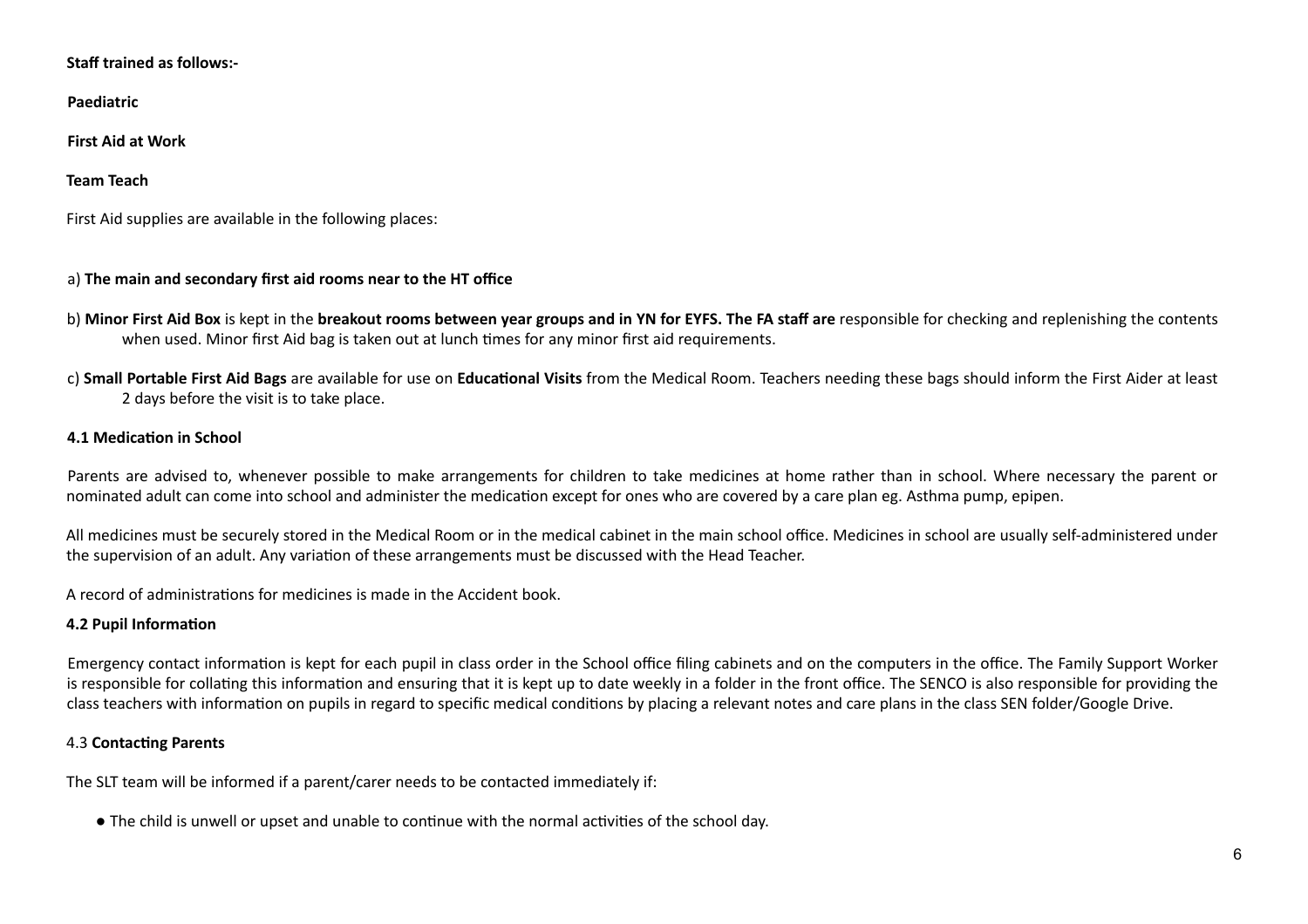- Requires further medical attention beyond simple first aid administered in school
	- Is showing any of the 3 common signs of Covid-19

## **The school office must inform the class teacher when a child is sent home.**

If a child is injured or ill during the day, yet able to continue in school, the class teacher should inform the parent or carer collecting the child at the end of the day.

**In the case of any child receiving a blow to the head,** yet able to continue in school, the school office or teacher must inform the parent/carer of the injury. A note giving brief details of the injury and advice about the possibility of serious symptoms showing some hours after the event. If the child normally goes home on their own the school office or teacher must seek to contact a responsible adult and inform them.

## <span id="page-6-0"></span>**6. Fire**

Emergency exits, assembly points and assembly point instructions are clearly identified by safety signs and notices. Fire risk assessment of the premises will be reviewed regularly.

Emergency evacuations are practised at least once a term.

The fire alarm is a loud continuous buzzer.

Fire alarm testing will take place once a week.

New staff will be trained in fire safety and all staff and pupils will be made aware of any new fire risks.

In the event of a fire:

- The alarm will be raised immediately by whoever discovers the fire and emergency services contacted. Evacuation procedures will also begin immediately
- Designated Fire Marshalls will sweep the building
- Fire extinguishers may be used by staff only, and only then if staff are trained in how to operate them and are confident they can use them without putting themselves or others at risk
- Staff and pupils will congregate at the assembly points KS2 on their playground by the hedge & EYFS & KS1 by the Eco Garden or if the fire is in KS2 by the main gate.
- Class teachers will take a register of pupils, which will then be checked against the attendance register of that day given to them by office staff
- The HT or DHT will take a register of all staff
- Staff and pupils will remain outside the building until the emergency services say it is safe to re-enter
- All staff must ensure that doors and corridors are not obstructed and that fire doors are kept closed when not in use.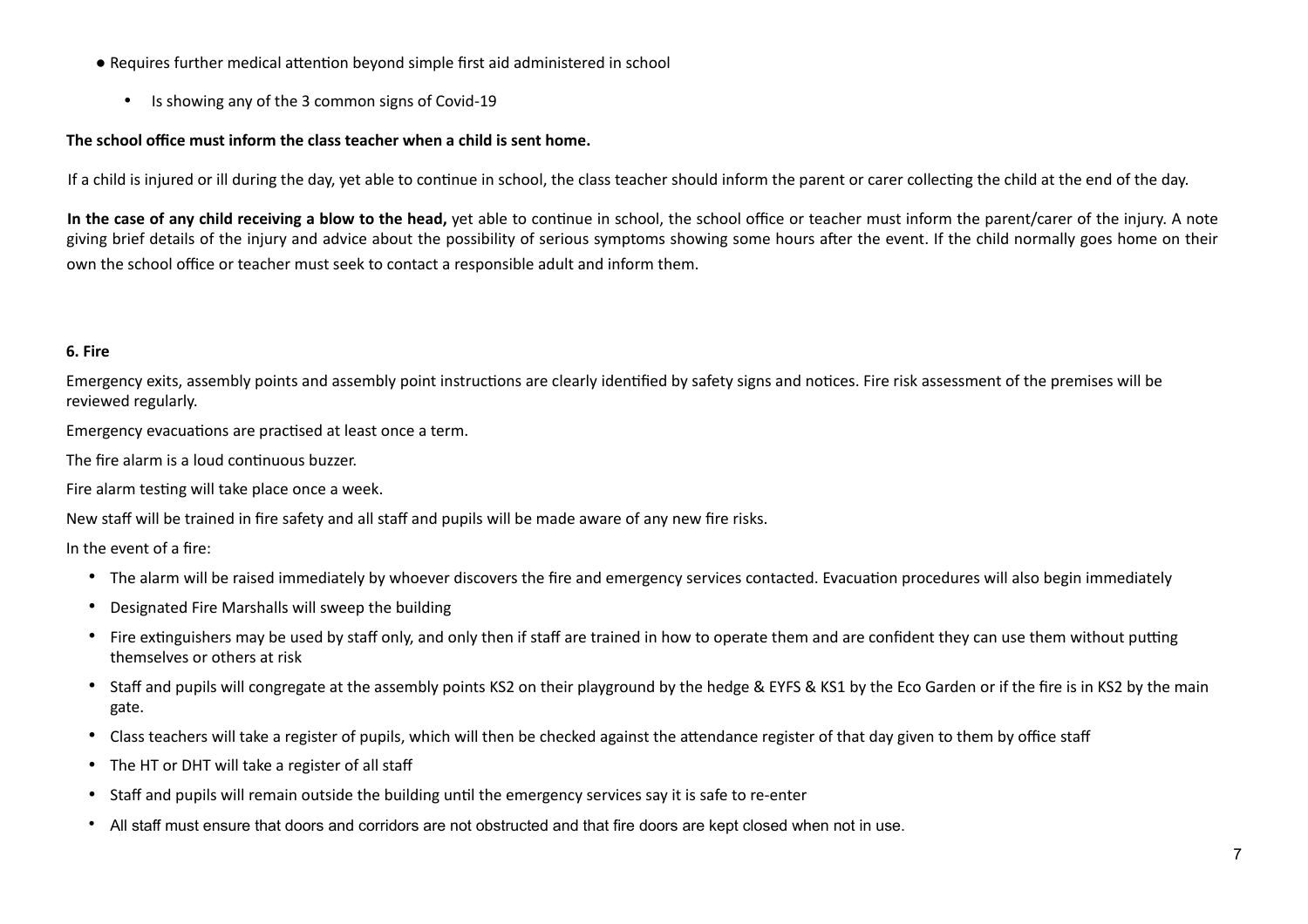- Class teachers must ensure that the view into and out of the classroom is not blocked by displays on classroom doors or windows.
- A log book of incidents relating to the Fire Alarm system is kept near the alarm panel. The Site Supervisor is responsible for ensuring that entries are kept up to date.

The school will have special arrangements in place for the evacuation of people with mobility needs and fire risk assessments will also pay particular attention to those with disabilities.

A fire safety checklist can be found in appendix 1.

## <span id="page-7-0"></span>**7. COSHH**

Schools are required to control hazardous substances, which can take many forms, including:

- Chemicals
- Products containing chemicals
- Fumes
- Dusts
- Vapours
- Mists
- Gases and asphyxiating gases
- Germs that cause diseases, such as leptospirosis or legionnaires disease

Control of substances hazardous to health (COSHH) risk assessments are completed by Charlie Bonner site supervisor and circulated to all employees who work with hazardous substances. Staff will also be provided with protective equipment, where necessary.

Our staff use and store hazardous products in accordance with instructions on the product label. All hazardous products are kept in their original containers, with clear labelling and product information.

*Hazardous chemicals are stored outside of main school building and in smaller quantities in locked cupboards within the building.*

Any hazardous products are disposed of in accordance with specific disposal procedures.

Emergency procedures, including procedures for dealing with spillages, are displayed near where hazardous products are stored and in areas where they are routinely used.

## **7.1 Gas safety**

- Installation, maintenance and repair of gas appliances and fittings will be carried out by a competent Gas Safe registered engineer
- Gas pipework, appliances and flues are regularly maintained
- All rooms with gas appliances are checked to ensure that they have adequate ventilation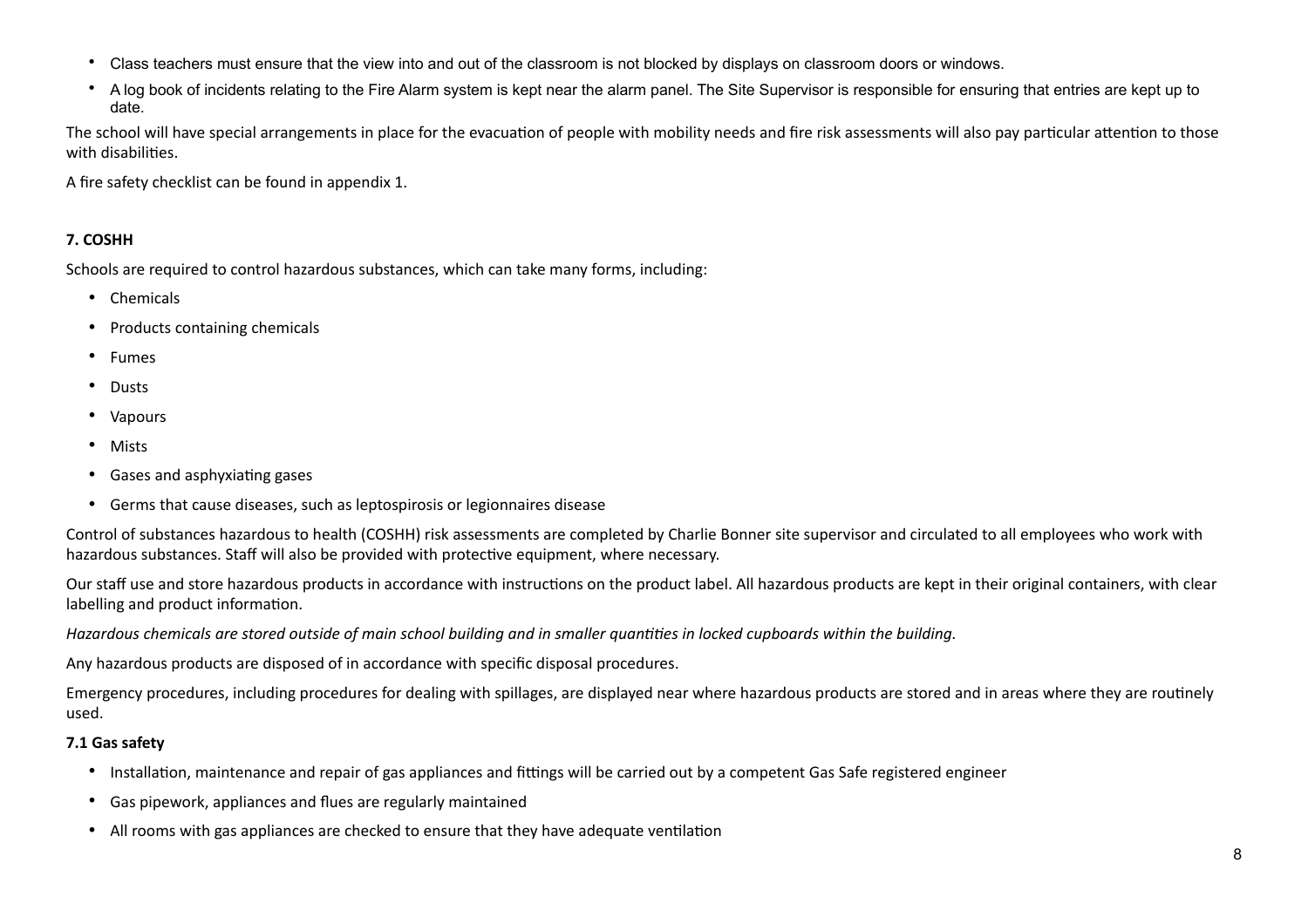## **7.2 Legionella**

- A water risk assessment has been completed on by Site supervisor. Mr Bonner is responsible for ensuring that the identified operational controls are conducted and recorded in the school's water log book
- This risk assessment will be reviewed every week and when significant changes have occurred to the water system and/or building footprint
- The risks from legionella are mitigated by the following: **by weekly flushing.**

#### **7.3 Asbestos**

**There is no asbestos in this building – see cert. on office wall**

## <span id="page-8-0"></span>**8. Equipment**

- All equipment and machinery is maintained in accordance with the manufacturer's instructions. In addition, maintenance schedules outline when extra checks should take place
- When new equipment is purchased, it is checked to ensure that it meets appropriate educational standards
- All equipment is stored in the appropriate storage containers and areas. All containers are labelled with the correct hazard sign and contents

## **8.1 Electrical equipment**

- All staff are responsible for ensuring that they use and handle electrical equipment sensibly and safely
- Any pupil or volunteer who handles electrical appliances does so under the supervision of the member of staff who so directs them
- Any potential hazards will be reported to Charlie Bonner immediately
- Permanently installed electrical equipment is connected through a dedicated isolator switch and adequately earthed
- Only trained staff members can check plugs
- Where necessary a portable appliance test (PAT) will be carried out by a competent person
- All isolators switches are clearly marked to identify their machine
- Electrical apparatus and connections will not be touched by wet hands and will only be used in dry conditions
- Maintenance, repair, installation and disconnection work associated with permanently installed or portable electrical equipment is only carried out by a competent person

#### **8.2 PE equipment**

- Pupils are taught how to carry out and set up PE equipment safely and efficiently. Staff check that equipment is set up safely
- Any concerns about the condition of the gym floor or other apparatus will be reported to the site supervisor

## **8.3 Display screen equipment**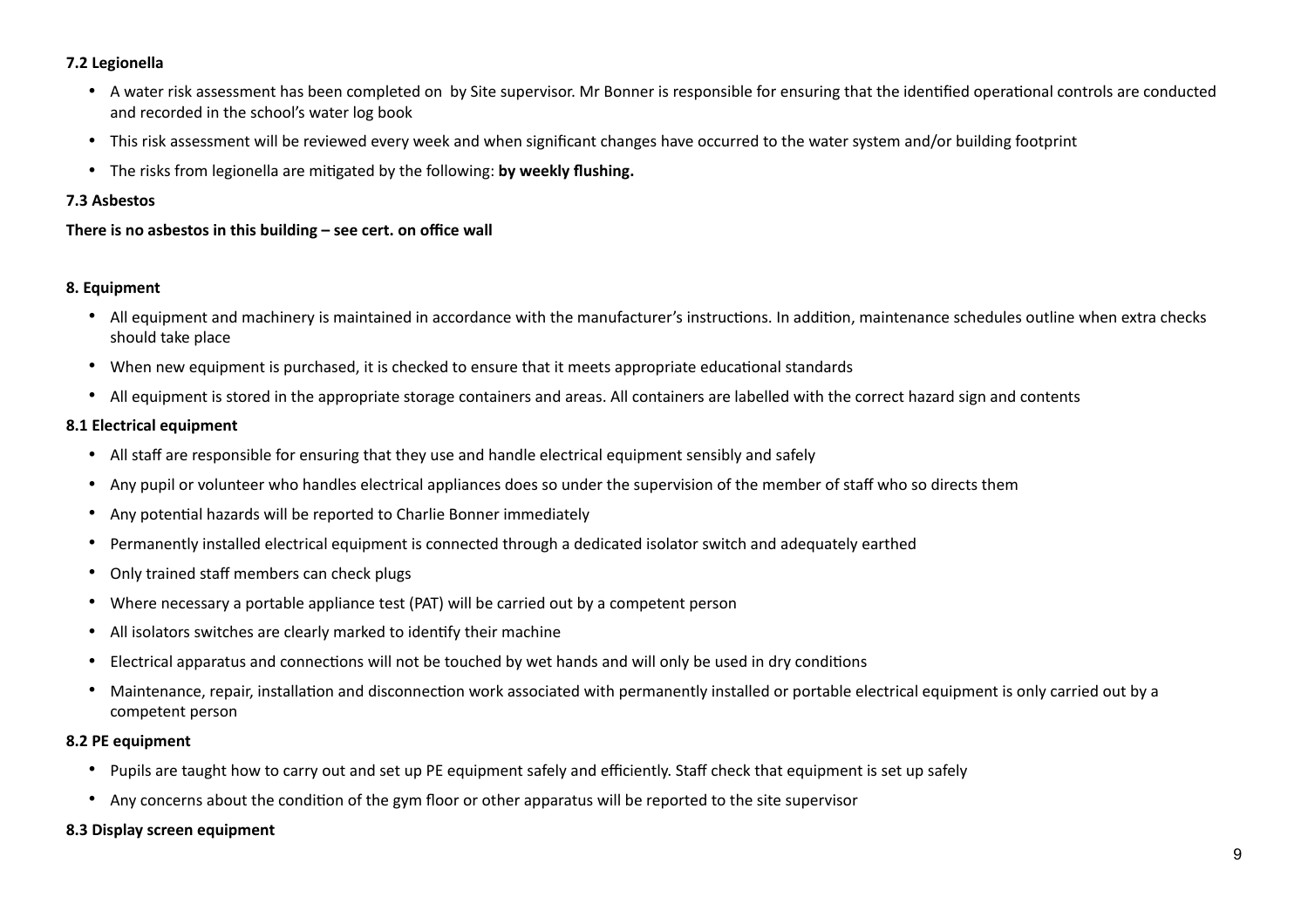- All staff who use computers daily as a significant part of their normal work have a display screen equipment (DSE) assessment carried out. 'Significant' is taken to be continuous/near continuous spells of an hour or more at a time
- Staff identified as DSE users are entitled to an eyesight test for DSE use upon request, and at regular intervals thereafter, by a qualified optician (and corrective glasses provided if required specifically for DSE use)

## **8.4 Specialist equipment**

Parents are responsible for the maintenance and safety of their children's wheelchairs. In school, staff promote the responsible use of wheelchairs.

Oxygen cylinders are stored in a designated space, and staff are trained in the removal storage and replacement of oxygen cylinders.

## <span id="page-9-0"></span>**9. Lone working**

Lone working may include:

- Late working
- Home or site visits
- Weekend working
- Site manager duties
- Site cleaning duties
- Working in a single occupancy office

Potentially dangerous activities, such as those where there is a risk of falling from height, will not be undertaken when working alone. If there are any doubts about the task to be performed then the task will be postponed until other staff members are available.

If lone working is to be undertaken, a colleague, friend or family member will be informed about where the member of staff is and when they are likely to return.

The lone worker will ensure that they are medically fit to work alone.

## <span id="page-9-1"></span>**10. Working at height**

We will ensure that work is properly planned, supervised and carried out by competent people with the skills, knowledge and experience to do the work. In addition:

- The site supervisor retains ladders for working at height
- Pupils are prohibited from using ladders
- Staff will wear appropriate footwear and clothing when using ladders
- Contractors are expected to provide their own ladders for working at height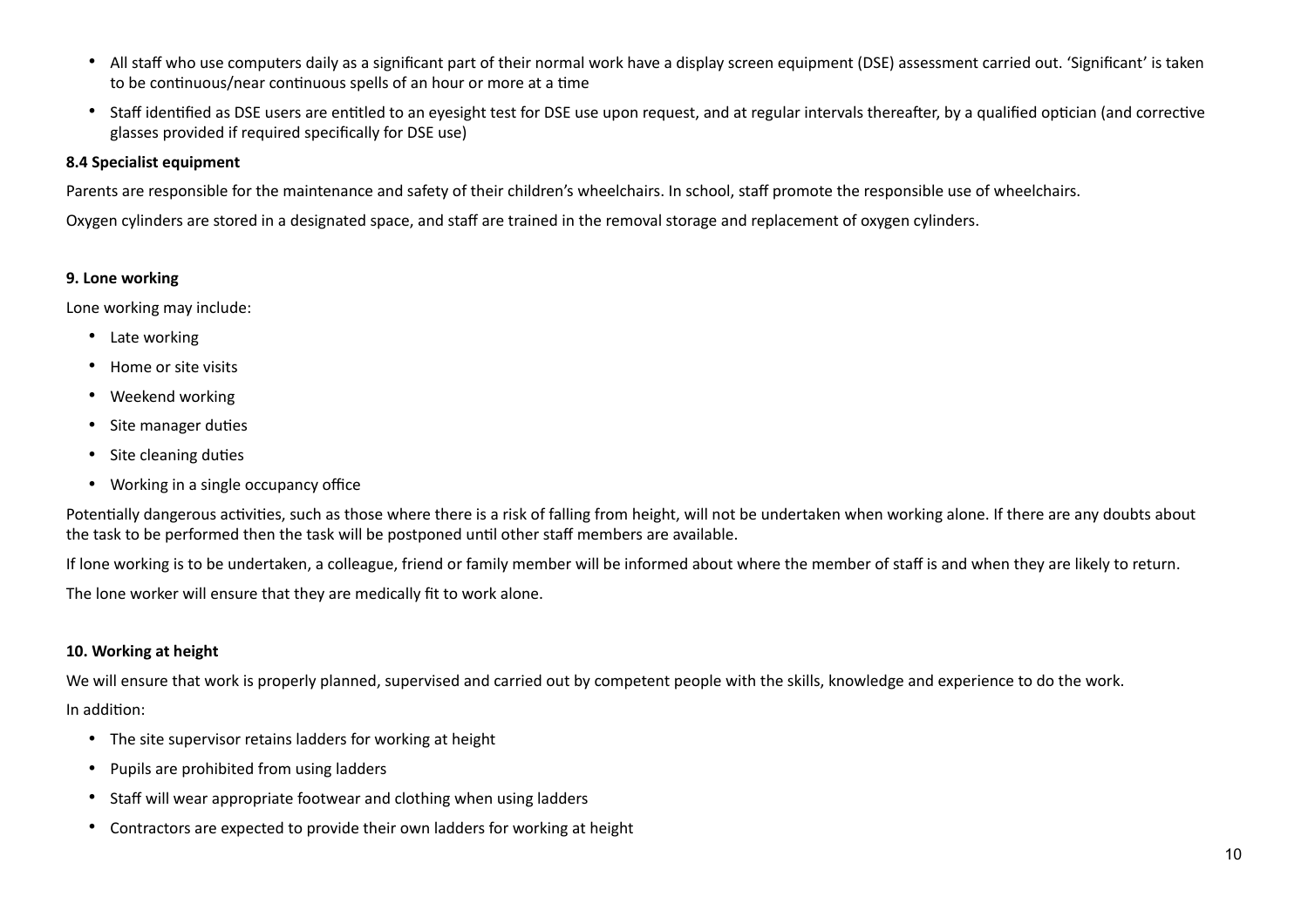- Before using a ladder, staff are expected to conduct a visual inspection to ensure its safety
- Access to high levels, such as roofs, is only permitted by trained persons

## <span id="page-10-0"></span>**11. Manual handling**

It is up to individuals to determine whether they are fit to lift or move equipment and furniture. If an individual feels that to lift an item could result in injury or exacerbate an existing condition, they will ask for assistance.

The school will ensure that proper mechanical aids and lifting equipment are available in school, and that staff are trained in how to use them safely.

Staff and pupils are expected to use the following basic manual handling procedure:

- Plan the lift and assess the load. If it is awkward or heavy, use a mechanical aid, such as a trolley, or ask another person to help
- Take the more direct route that is clear from obstruction and is as flat as possible
- Ensure the area where you plan to offload the load is clear
- When lifting, bend your knees and keep your back straight, feet apart and angled out. Ensure the load is held close to the body and firmly. Lift smoothly and slowly and avoid twisting, stretching and reaching where practicable

## <span id="page-10-1"></span>**12. Off-site visits**

All teachers planning any school trip or journey must:

- Consult with the EVC leader Mr. Scott or Headteacher in regard to the timing, arrangements, activities and level of adult/children supervision. Teachers must complete Educational Visit Approval form via Evolve.
- If the visit is to an unfamiliar site, make a preliminary visit and assess the risks and requirements.

The Newham guidance is available in the Educational Visits File on Google Drive.

The teacher in charge of the visit must ensure the Head Teacher receives the completed "Risk Assessment School Visit" via Evolve, a minimum of 2 weeks before the visit.

A letter giving guidance to parent helpers is also available.

First Aid kits are available in the medical room.

High visibility jackets should be worn by all pupils on all visits.

When taking pupils off the school premises, we will ensure that: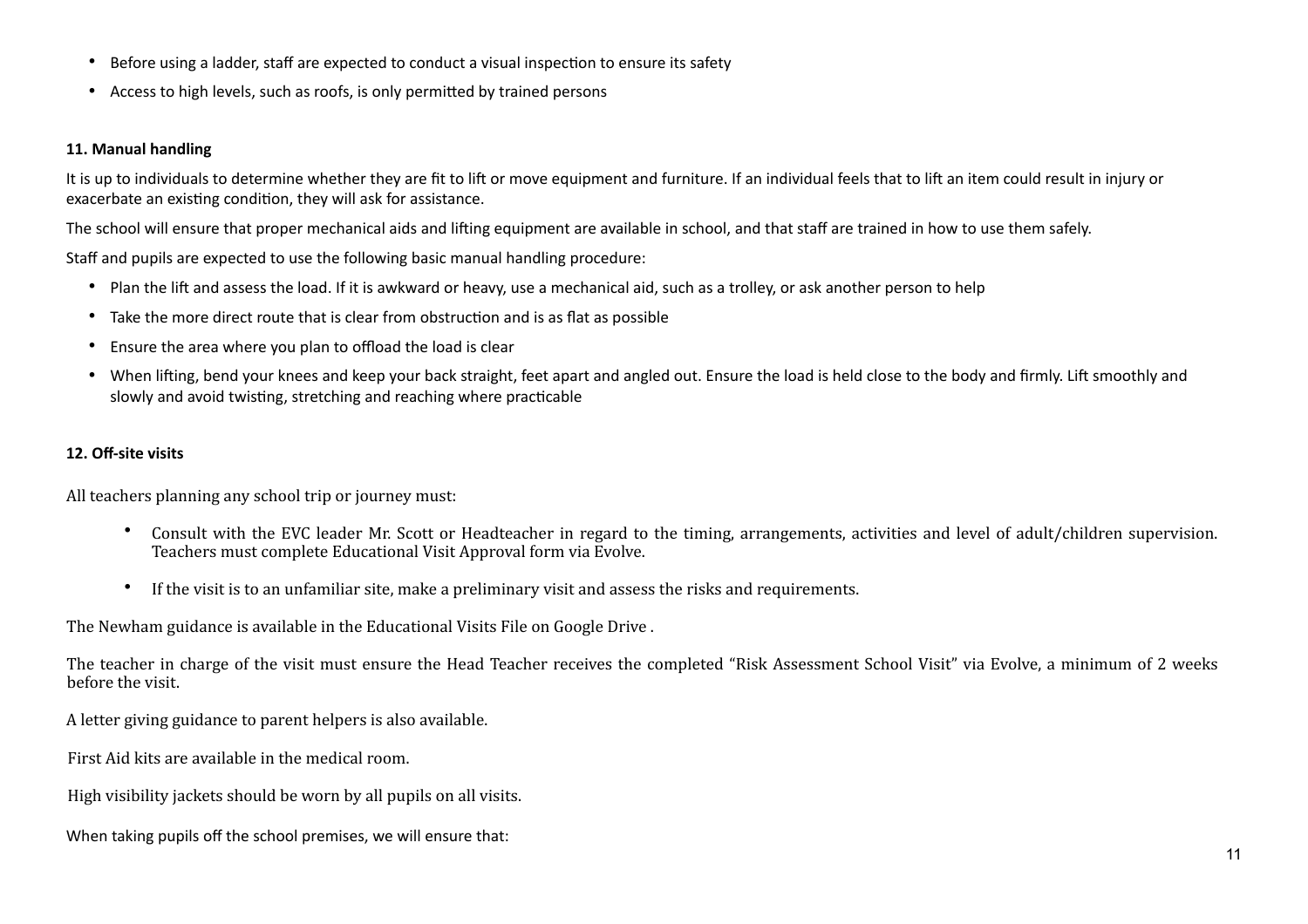- Staff will take a school mobile phone, a portable first aid kit, information about the specific medical needs of pupils along with the parents' contact details
- There will always be at least one first aider on school trips and visits
- There will always be at least one first aider with a current paediatric first aid certificate on school trips and visits, as required by the statutory framework for the Early Years Foundation Stage.

## <span id="page-11-0"></span>**13. Lettings**

This policy applies to lettings. Those who hire any aspect of the school site or any facilities – currently Newham Music on Saturday mornings - will be made aware of the content of the school's health and safety policy, and will have responsibility for complying with it.

## <span id="page-11-1"></span>**14. Violence at work**

We believe that staff should not be in any danger at work, and will not tolerate violent or threatening behaviour towards our staff.

All staff will report any incidents of aggression or violence (or near misses) directed to themselves to their line manager/headteacher immediately. This applies to violence from pupils, visitors or other staff.

## <span id="page-11-2"></span>**15. Smoking**

Smoking is not permitted anywhere on the school premises.

## <span id="page-11-3"></span>**16. Infection prevention and control**

We follow national guidance published by Public Health England (PHE) when responding to infection control issues. We will encourage staff and pupils to follow this good hygiene practice, outlined below, where applicable **especially when regarding Covid-19 – see latest RA.** 

## **16.1 Handwashing**

- Wash hands with liquid soap and warm water, and dry with paper towels
- Always wash hands after using the toilet, before eating or handling food, and after handling animals
- Cover all cuts and abrasions with waterproof dressings

## **16.2 Coughing and sneezing**

- Cover mouth and nose with a tissue
- Wash hands after using or disposing of tissues
- Spitting is discouraged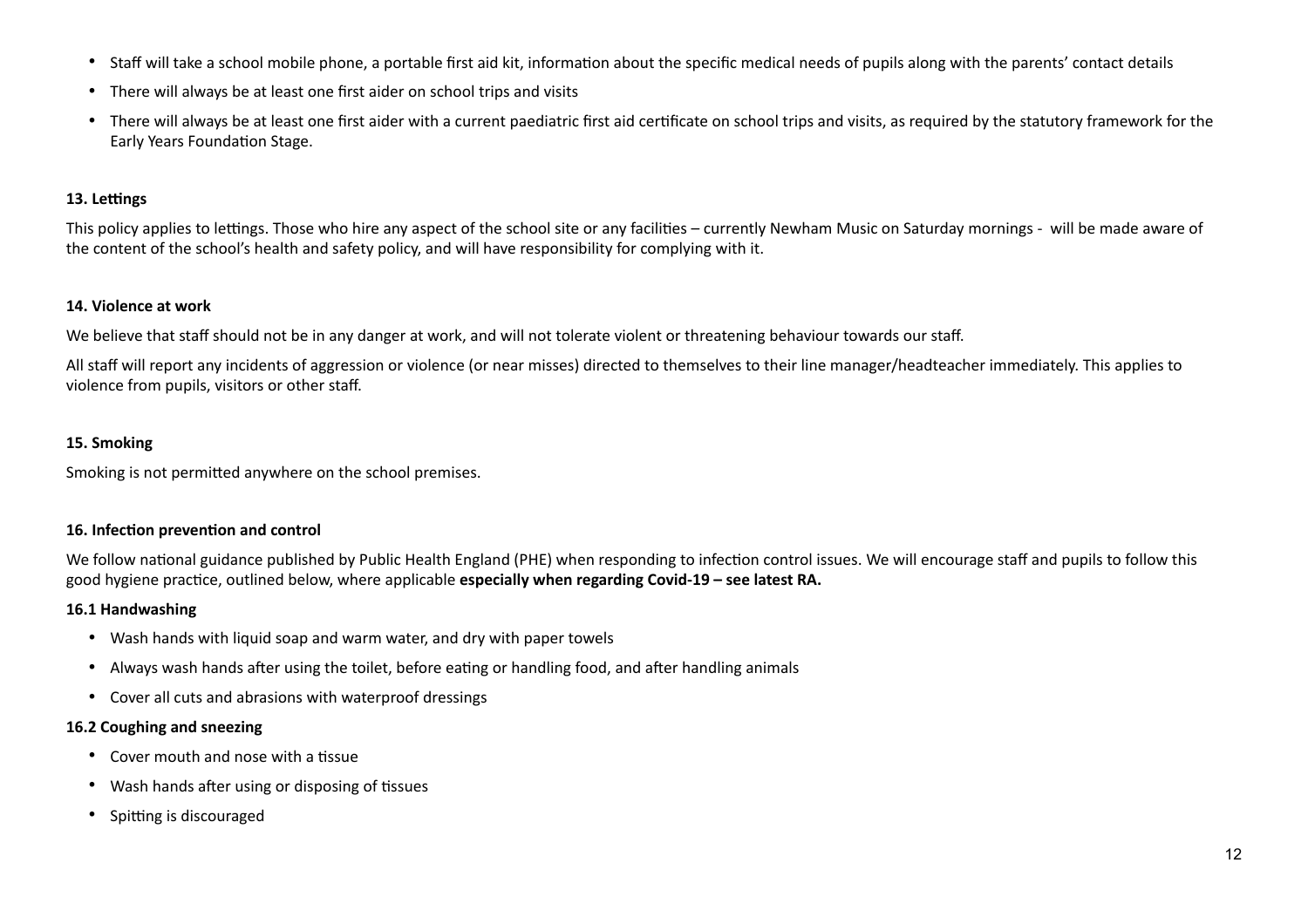#### **16.3 Personal protective equipment**

- Wear disposable non-powdered vinyl or latex-free CE-marked gloves and disposable plastic aprons where there is a risk of splashing or contamination with blood/body fluids (for example, nappy or pad changing)
- Wear goggles if there is a risk of splashing to the face
- Use the correct personal protective equipment when handling cleaning chemicals

#### **16.4 Cleaning of the environment**

• Clean the environment, including toys and equipment, frequently and thoroughly

## **16.5 Cleaning of blood and body fluid spillages**

- Clean up all spillages of blood, faeces, saliva, vomit, nasal and eye discharges immediately and wear personal protective equipment
- When spillages occur, clean using a product that combines both a detergent and a disinfectant and use as per manufacturer's instructions. Ensure it is effective against bacteria and viruses and suitable for use on the affected surface
- Never use mops for cleaning up blood and body fluid spillages use disposable paper towels and discard clinical waste as described below
- Make spillage kits available for blood spills

## **16.6 Laundry**

- Wash laundry in a separate dedicated facility
- Wash soiled linen separately and at the hottest wash the fabric will tolerate
- Wear personal protective clothing when handling soiled linen
- Bag children's soiled clothing to be sent home, never rinse by hand

## **16.7 Clinical waste**

- Always segregate domestic and clinical waste, in accordance with local policy
- Used nappies/pads, gloves, aprons and soiled dressings are stored in correct clinical waste bags in foot-operated bins
- Remove clinical waste with a registered waste contractor
- Remove all clinical waste bags when they are two-thirds full and store in a dedicated, secure area while awaiting collection

#### **16.8 Animals**

- Wash hands before and after handling any animals
- Keep animals' living quarters clean and away from food areas
- Dispose of animal waste regularly, and keep litter boxes away from pupils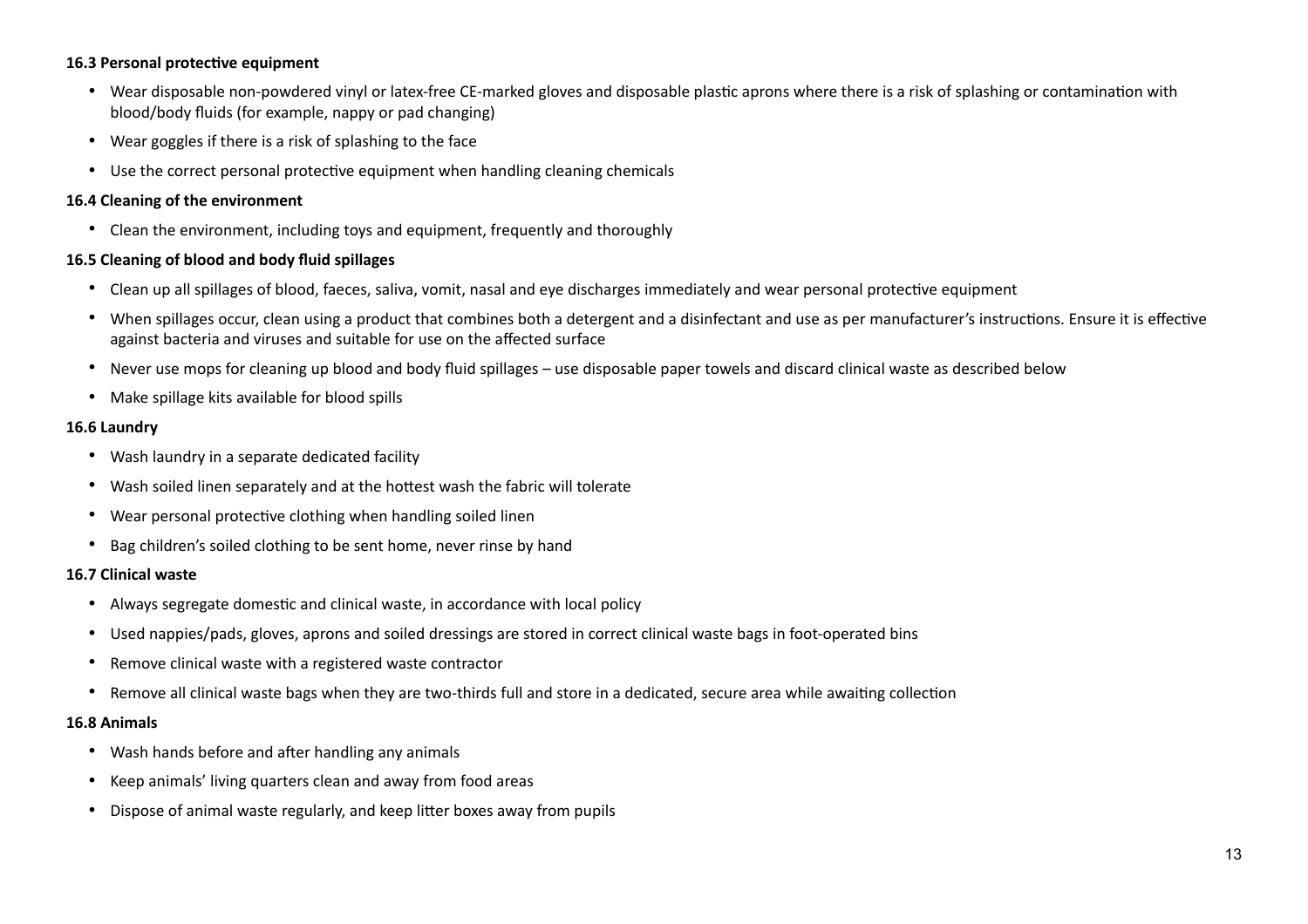- Supervise pupils when playing with animals
- Seek veterinary advice on animal welfare and animal health issues, and the suitability of the animal as a pet

## **16.9 Pupils vulnerable to infection**

Some medical conditions make pupils vulnerable to infections that would rarely be serious in most children. The school will normally have been made aware of such vulnerable children. These children are particularly vulnerable to chickenpox, measles or slapped cheek disease (parvovirus B19) and, if exposed to either of these, the parent/carer will be informed promptly and further medical advice sought. Advise these children to have additional immunisations, for example for pneumococcal and influenza.

## **16.10 Exclusion periods for infectious diseases**

The school will follow recommended exclusion periods outlined by Public Health England, summarised in appendix 4. In the event of an epidemic/pandemic, we will follow advice from Public Health England about the appropriate course of action.

## <span id="page-13-0"></span>**17. New and expectant mothers**

Risk assessments will be carried out whenever any employee or pupil notifies the school that they are pregnant.

Appropriate measures will be put in place to control risks identified. Some specific risks are summarised below:

- Chickenpox can affect the pregnancy if a woman has not already had the infection. Expectant mothers should report exposure to antenatal carer and GP at any stage of exposure. Shingles is caused by the same virus as chickenpox, so anyone who has not had chickenpox is potentially vulnerable to the infection if they have close contact with a case of shingles
- If a pregnant woman comes into contact with measles or German measles (rubella), she should inform her antenatal carer and GP immediately to ensure investigation
- Slapped cheek disease (parvovirus B19) can occasionally affect an unborn child. If exposed early in pregnancy (before 20 weeks), the pregnant woman should inform her antenatal care and GP as this must be investigated promptly

## <span id="page-13-1"></span>**18. Occupational stress**

We are committed to promoting high levels of health and wellbeing and recognise the importance of identifying and reducing workplace stressors through risk assessment.

Systems are in place within the school for responding to individual concerns and monitoring staff workloads.

#### <span id="page-13-2"></span>**19. Accident reporting**

**19.1 Accident record book**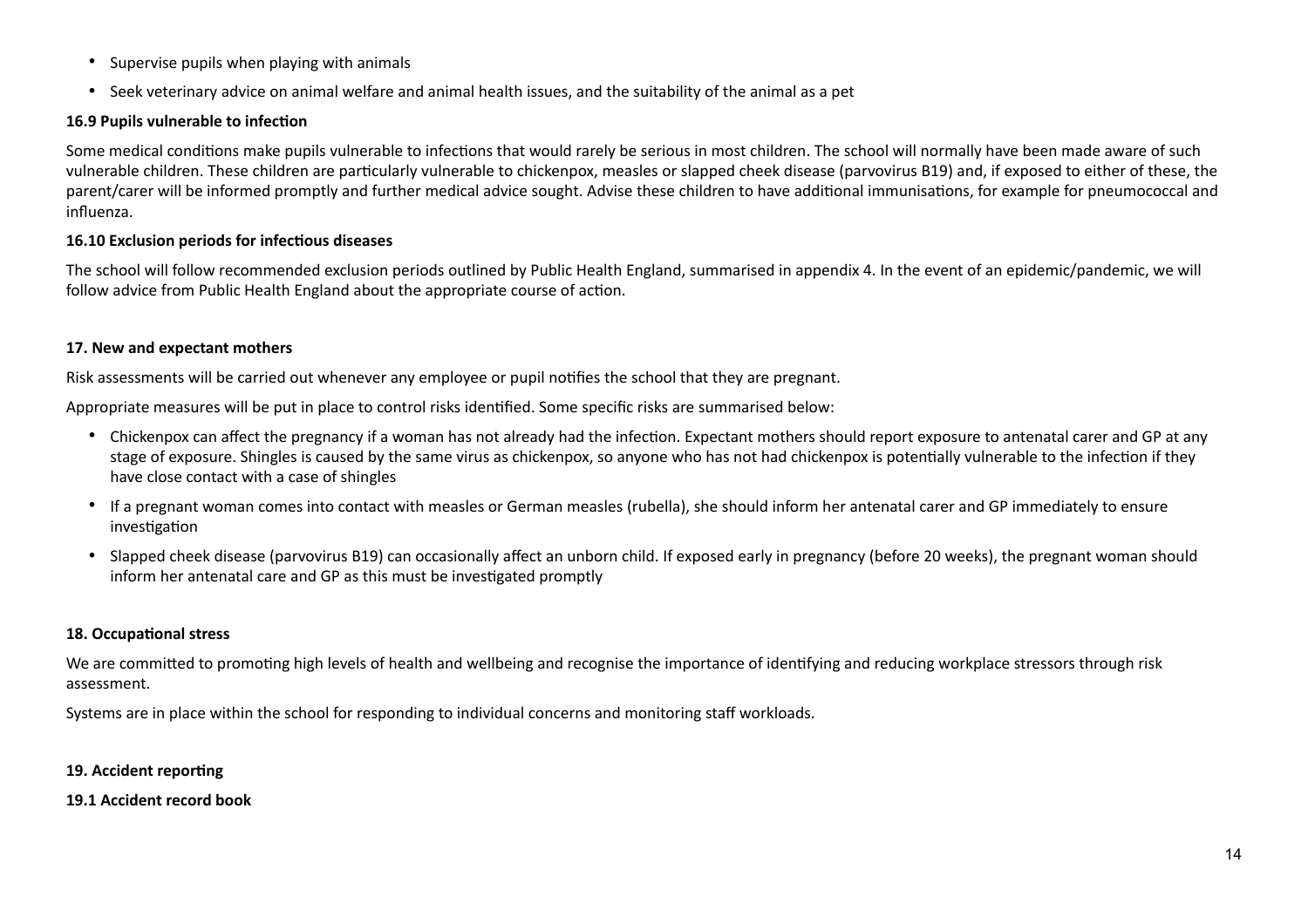- An accident form will be completed as soon as possible after the accident occurs by the member of staff or first aider who deals with it. An accident form template can be found in appendix 2
- As much detail as possible will be supplied when reporting an accident
- Information about injuries will also be kept in the pupil's educational record
- Records held in the first aid and accident book will be retained by the school for a minimum of 3 years, in accordance with regulation 25 of the Social Security (Claims and Payments) Regulations 1979, and then securely disposed of in accordance with GDPR.
- **19.2 Reporting to the Health and Safety Executive**

The Office staff will keep a record of any accident which results in a reportable injury, disease, or dangerous occurrence as defined in the RIDDOR 2013 legislation (regulations 4, 5, 6 and 7).

The Headteacher will report these to the Health and Safety Executive as soon as is reasonably practicable and in any event within 10 days of the incident.

Reportable injuries, diseases or dangerous occurrences include:

- Death
- Specified injuries. These are:
	- o Fractures, other than to fingers, thumbs and toes
	- o Amputations
	- o Any injury likely to lead to permanent loss of sight or reduction in sight
	- $\circ$  Any crush injury to the head or torso causing damage to the brain or internal organs
	- $\circ$  Serious burns (including scalding)
	- o Any scalping requiring hospital treatment
	- o Any loss of consciousness caused by head injury or asphyxia
	- o Any other injury arising from working in an enclosed space which leads to hypothermia or heat-induced illness, or requires resuscitation or admittance to hospital for more than 24 hours
- Injuries where an employee is away from work or unable to perform their normal work duties for more than 7 consecutive days
- Where an accident leads to someone being taken to hospital
- Where something happens that does not result in an injury, but could have done
- Near-miss events that do not result in an injury, but could have done. Examples of near-miss events relevant to schools include, but are not limited to:
	- $\circ$  The collapse or failure of load-bearing parts of lifts and lifting equipment
	- $\circ$  The accidental release of a biological agent likely to cause severe human illness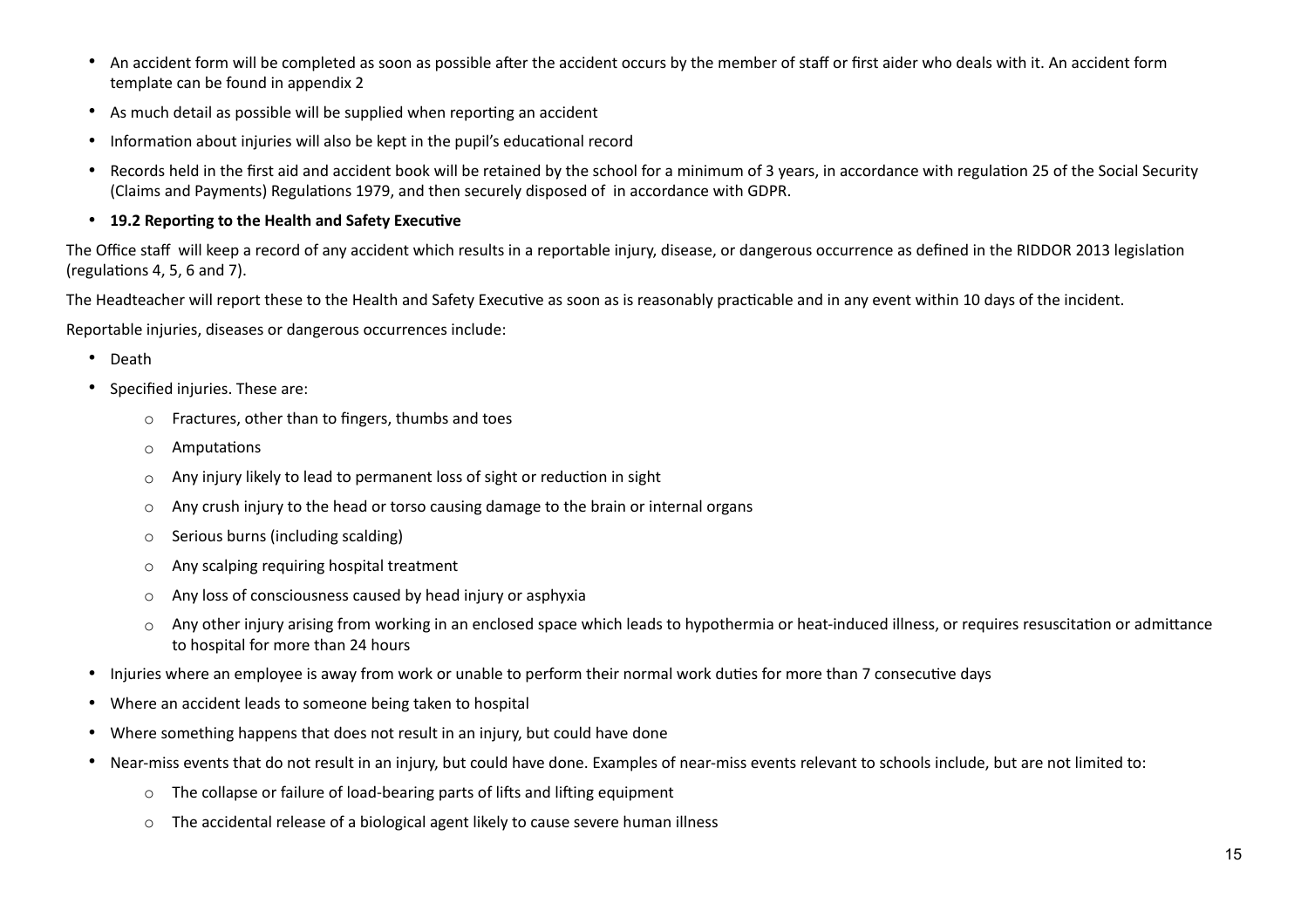- $\circ$  The accidental release or escape of any substance that may cause a serious injury or damage to health
- o An electrical short circuit or overload causing a fire or explosion

Information on how to make a RIDDOR report is available here:

## [How to make a RIDDOR report, HSE](http://www.hse.gov.uk/riddor/report.htm)

http://www.hse.gov.uk/riddor/report.htm

## **19.3 Notifying parents**

The Headteacher will inform parents of any accident or injury sustained by a pupil, and any first aid treatment given, on the same day, or as soon as reasonably practicable.

## **19.4 Reporting to Ofsted and child protection agencies**

The Headteacher will notify Ofsted of any serious accident, illness or injury to, or death of, a pupil while in the school's care. This will happen as soon as is reasonably practicable, and no later than 14 days after the incident.

The Headteacher will also notify LBN Children's Services of any serious accident or injury to, or the death of, a pupil while in the school's care.

## <span id="page-15-0"></span>**20. Training**

Our staff are provided with health and safety training as part of their induction process.

Staff who work in high risk environments, such as in science labs or with woodwork equipment, or work with pupils with special educational needs (SEN), are given additional health and safety training.

## <span id="page-15-1"></span>**21. Monitoring**

This policy will be reviewed by the PSP committee of the Governing Body every two years.

At every review, the policy will be approved by the Headteacher and chair of governing board committee/full governing board].

# <span id="page-15-2"></span>**22. Links with other policies**

This health and safety policy links to the following policies:

- First aid
- Risk assessment
- Supporting pupils with medical conditions
- Accessibility plan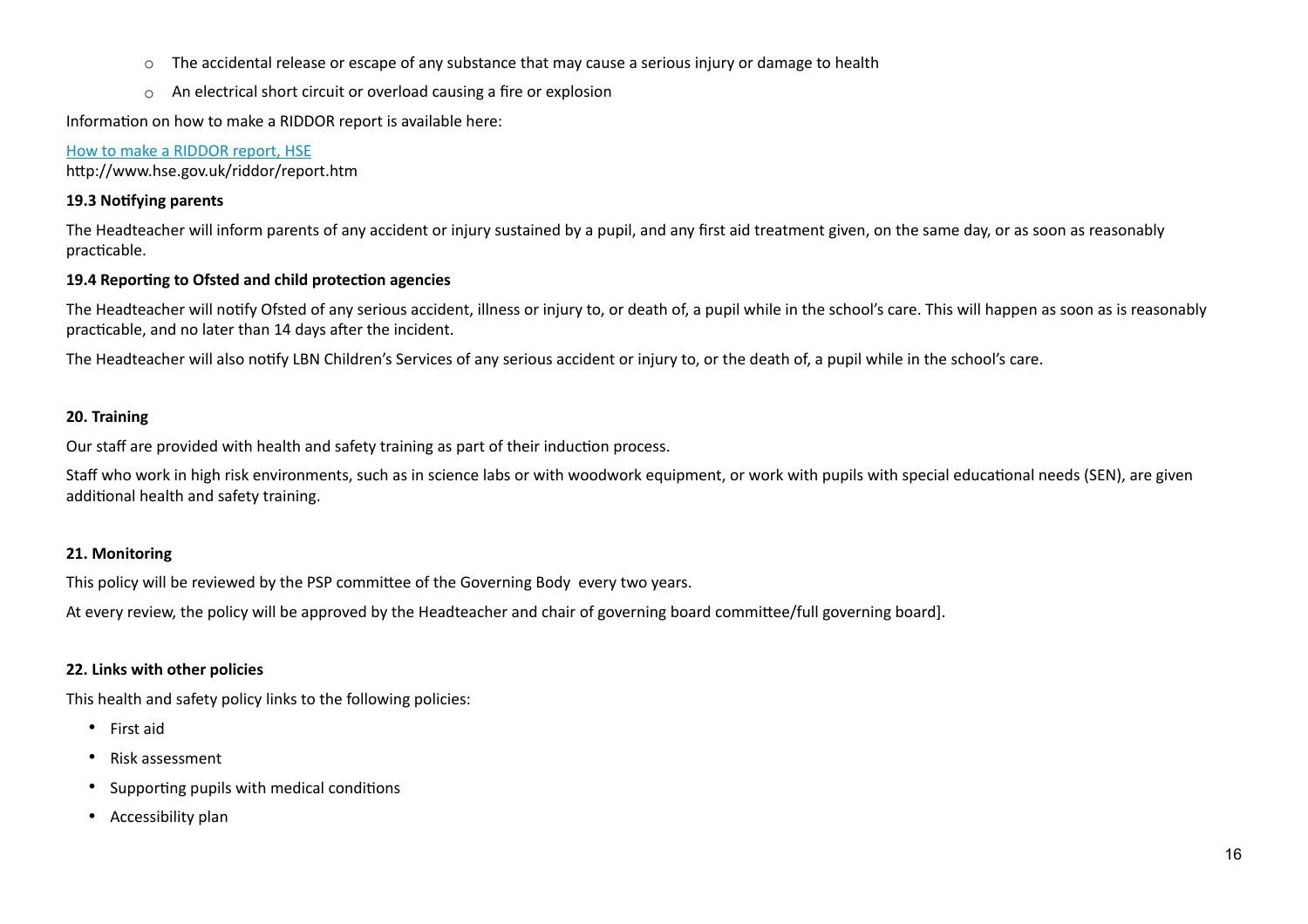## <span id="page-16-0"></span>**Appendix 1. Fire safety checklist**

| <b>Issue to check</b>                                                                    | Yes/No |
|------------------------------------------------------------------------------------------|--------|
| Are fire regulations prominently displayed?                                              |        |
| Is fire-fighting equipment, including fire blankets,<br>in place?                        |        |
| Does fire-fighting equipment give details for the<br>type of fire it should be used for? |        |
| Are fire exits clearly labelled?                                                         |        |
| Are fire doors fitted with self-closing<br>mechanisms?                                   |        |
| Are flammable materials stored away from open<br>flames?                                 |        |
| Do all staff and pupils understand what to do in<br>the event of a fire?                 |        |
| Can you easily hear the fire alarm from all areas?                                       |        |

# <span id="page-16-1"></span>**Appendix 2. Recommended absence period for preventing the spread of infection**

This list of recommended absence periods for preventing the spread of infection is taken from [non-statutory guidance for schools and other childcare settings](https://www.gov.uk/government/uploads/system/uploads/attachment_data/file/522337/Guidance_on_infection_control_in_schools.pdf) from Public Health England (PHE).

## **Rashes and skin infections**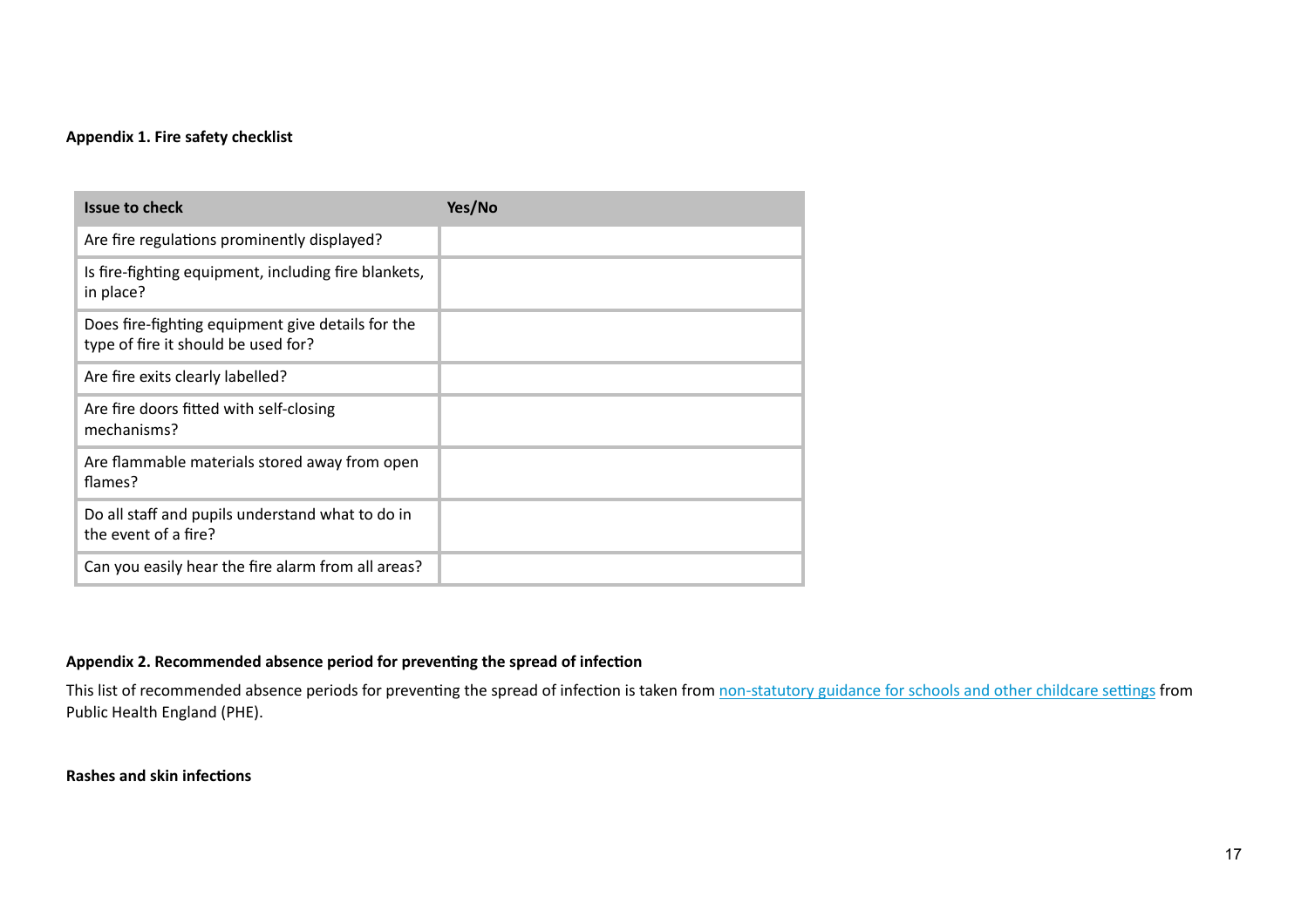| <b>Infection or complaint</b> | Recommended period to be kept away from school or<br>nursery                             | <b>Comments</b>                                                                                                                                                                                                                                                                                                                                                                                                                                                                                                |
|-------------------------------|------------------------------------------------------------------------------------------|----------------------------------------------------------------------------------------------------------------------------------------------------------------------------------------------------------------------------------------------------------------------------------------------------------------------------------------------------------------------------------------------------------------------------------------------------------------------------------------------------------------|
| Athlete's foot                | None                                                                                     | Athlete's foot is not a serious condition. Treatment is recommended.                                                                                                                                                                                                                                                                                                                                                                                                                                           |
| Chickenpox                    | Until all vesicles have crusted over                                                     | Some medical conditions make children vulnerable to infections that<br>would rarely be serious in most children, these include those being<br>treated for leukaemia or other cancers. These children are particularly<br>vulnerable to chickenpox. Chickenpox can also affect pregnancy if a<br>woman has not already had the infection.                                                                                                                                                                       |
| Cold sores (herpes simplex)   | None                                                                                     | Avoid kissing and contact with the sores. Cold sores are generally mild<br>and self-limiting.                                                                                                                                                                                                                                                                                                                                                                                                                  |
| German measles (rubella)*     | Four days from onset of rash (as per "Green Book")                                       | Preventable by immunisation (MMR x2 doses). If a pregnant woman<br>comes into contact with German measles she should inform her GP<br>and antenatal carer immediately to ensure investigation.                                                                                                                                                                                                                                                                                                                 |
| Hand, foot and mouth          | None                                                                                     |                                                                                                                                                                                                                                                                                                                                                                                                                                                                                                                |
| Impetigo                      | Until lesions are crusted and healed, or 48 hours after<br>starting antibiotic treatment | Antibiotic treatment speeds healing and reduces the infectious<br>period.                                                                                                                                                                                                                                                                                                                                                                                                                                      |
| Measles*                      | Four days from onset of rash                                                             | Preventable by immunisation (MMR x2 doses). Some medical<br>conditions make children vulnerable to infections that would rarely be<br>serious in most children, these include those being treated for<br>leukaemia or other cancers. These children are particularly vulnerable<br>to measles. Measles during pregnancy can result in early delivery or<br>even loss of the baby. If a pregnant woman is exposed she should<br>immediately inform whoever is giving antenatal care to ensure<br>investigation. |
| Molluscum contagiosum         | None                                                                                     | A self-limiting condition.                                                                                                                                                                                                                                                                                                                                                                                                                                                                                     |
| Ringworm                      | Exclusion not usually required                                                           | Treatment is required.                                                                                                                                                                                                                                                                                                                                                                                                                                                                                         |
| Roseola (infantum)            | None                                                                                     |                                                                                                                                                                                                                                                                                                                                                                                                                                                                                                                |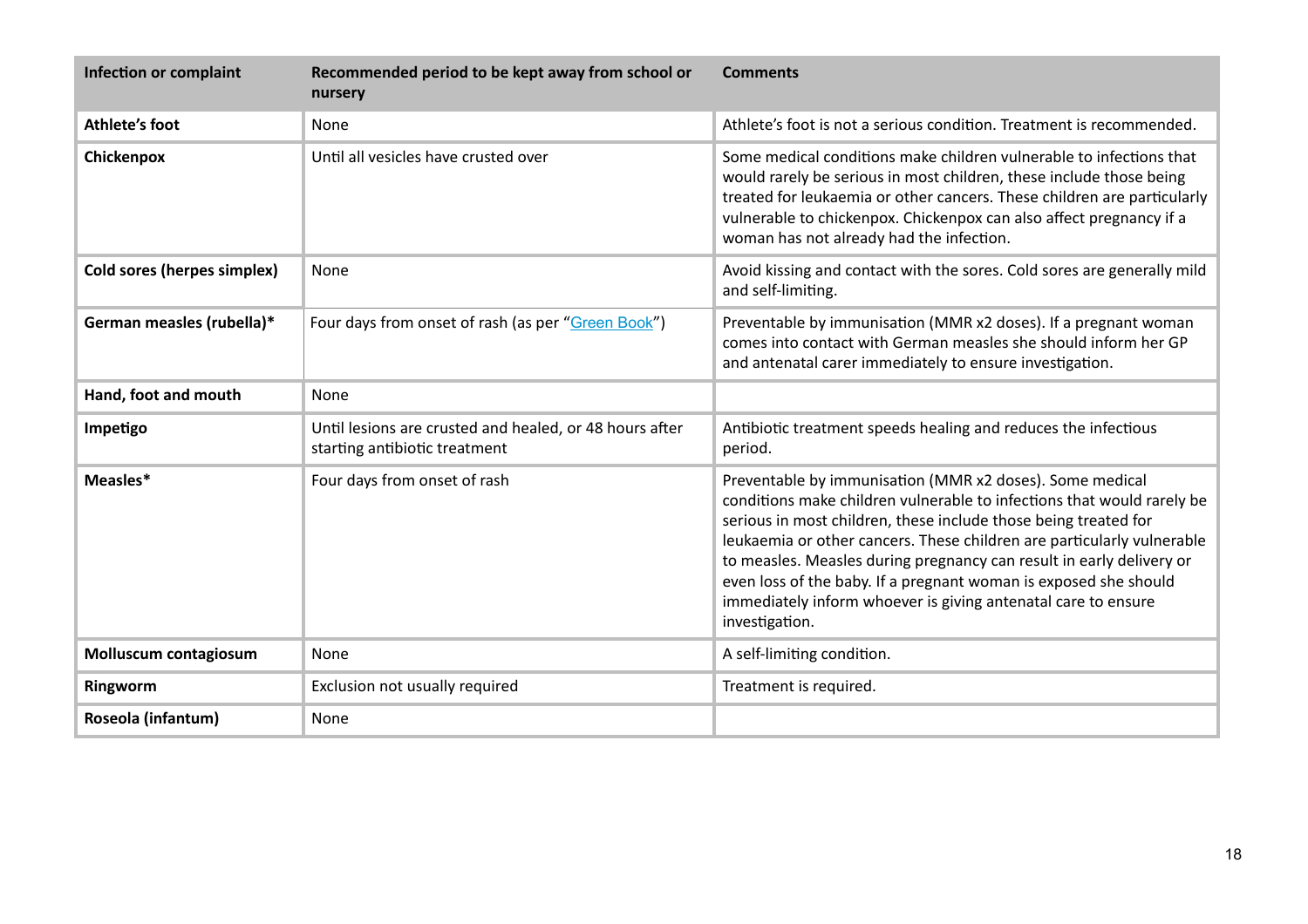| <b>Scabies</b>                                            | Child can return after first treatment                                       | Household and close contacts require treatment.                                                                                                                                                                                                                                                                                                                                                                                                                                                                                             |
|-----------------------------------------------------------|------------------------------------------------------------------------------|---------------------------------------------------------------------------------------------------------------------------------------------------------------------------------------------------------------------------------------------------------------------------------------------------------------------------------------------------------------------------------------------------------------------------------------------------------------------------------------------------------------------------------------------|
| Scarlet fever*                                            | Child can return 24 hours after starting appropriate<br>antibiotic treatment | Antibiotic treatment is recommended for the affected child.                                                                                                                                                                                                                                                                                                                                                                                                                                                                                 |
| Slapped cheek syndrome/<br>fifth disease (parvovirus B19) | None (once rash has developed)                                               | Some medical conditions make children vulnerable to infections that<br>would rarely be serious in most children, these include those being<br>treated for leukaemia or other cancers. These children are particularly<br>vulnerable to parvovirus B19. Slapped cheek disease (parvovirus B19)<br>can occasionally affect an unborn child. If exposed early in pregnancy<br>(before 20 weeks), inform whoever is giving antenatal care as this<br>must be investigated promptly.                                                             |
| <b>Shingles</b>                                           | Exclude only if rash is weeping and cannot be covered                        | Can cause chickenpox in those who are not immune, i.e. have not had<br>chickenpox. It is spread by very close contact and touch. If further<br>information is required, contact your local PHE centre. Some medical<br>conditions make children vulnerable to infections that would rarely be<br>serious in most children, these include those being treated for<br>leukaemia or other cancers. These children are particularly vulnerable<br>to shingles. Shingles can also affect pregnancy if a woman has not<br>already had chickenpox. |
| <b>Warts and verrucae</b>                                 | None                                                                         | Verrucae should be covered in swimming pools, gymnasiums and<br>changing rooms.                                                                                                                                                                                                                                                                                                                                                                                                                                                             |
|                                                           |                                                                              |                                                                                                                                                                                                                                                                                                                                                                                                                                                                                                                                             |

# **Diarrhoea and vomiting illness**

| Infection or complaint    | Recommended period to be kept away from school or<br>nursery | <b>Comments</b> |
|---------------------------|--------------------------------------------------------------|-----------------|
| Diarrhoea and/or vomiting | 48 hours from last episode of diarrhoea or vomiting          |                 |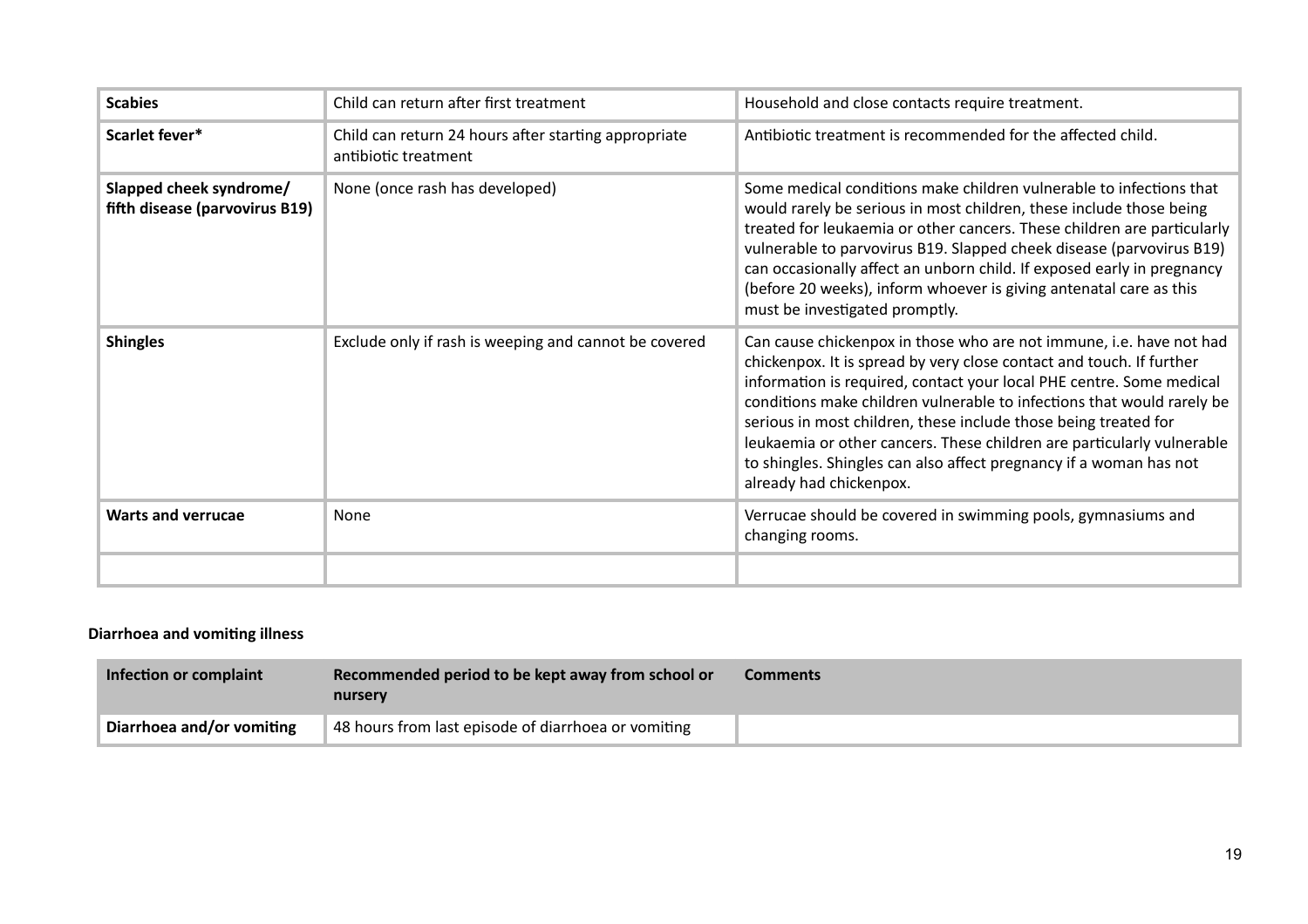| E. coli O157 VTEC<br>Typhoid* [and paratyphoid*]<br>(enteric fever) Shigella<br>(dysentery) | Should be excluded for 48 hours from the last episode of<br>diarrhoea. Further exclusion may be required for some<br>children until they are no longer excreting | Further exclusion is required for children aged 5 years or younger and<br>those who have difficulty in adhering to hygiene practices. Children in<br>these categories should be excluded until there is evidence of<br>microbiological clearance. This guidance may also apply to some<br>contacts who may also require microbiological clearance. Please<br>consult your local PHE centre for further advice |
|---------------------------------------------------------------------------------------------|------------------------------------------------------------------------------------------------------------------------------------------------------------------|---------------------------------------------------------------------------------------------------------------------------------------------------------------------------------------------------------------------------------------------------------------------------------------------------------------------------------------------------------------------------------------------------------------|
| <b>Cryptosporidiosis</b>                                                                    | Exclude for 48 hours from the last episode of diarrhoea                                                                                                          | Exclusion from swimming is advisable for two weeks after the<br>diarrhoea has settled                                                                                                                                                                                                                                                                                                                         |

# **Respiratory infections**

| Infection or complaint | Recommended period to be kept away from school or<br>nursery                                                 | <b>Comments</b>                                                                                                                                                                                                                                                                                              |
|------------------------|--------------------------------------------------------------------------------------------------------------|--------------------------------------------------------------------------------------------------------------------------------------------------------------------------------------------------------------------------------------------------------------------------------------------------------------|
| Flu (influenza)        | Until recovered                                                                                              | Some medical conditions make children vulnerable to infections that<br>would rarely be serious in most children, these include those being<br>treated for leukaemia or other cancers. It may be advisable for these<br>children to have additional immunisations, for example pneumococcal<br>and influenza. |
| Tuberculosis*          | Always consult your local PHE centre                                                                         | Some medical conditions make children vulnerable to infections that<br>would rarely be serious in most children, these include those being<br>treated for leukaemia or other cancers. It may be advisable for these<br>children to have additional immunisations, for example pneumococcal<br>and influenza. |
| Whooping cough*        | Five days from starting antibiotic treatment, or 21 days<br>from onset of illness if no antibiotic treatment | Preventable by vaccination. After treatment, non-infectious coughing<br>may continue for many weeks. Your local PHE centre will organise any<br>contact tracing necessary.                                                                                                                                   |

## **Other infections**

| Infection or complaint | Recommended period to be kept away from school or<br>nursery | <b>Comments</b>                                               |
|------------------------|--------------------------------------------------------------|---------------------------------------------------------------|
| Conjunctivitis         | None                                                         | If an outbreak/cluster occurs, consult your local PHE centre. |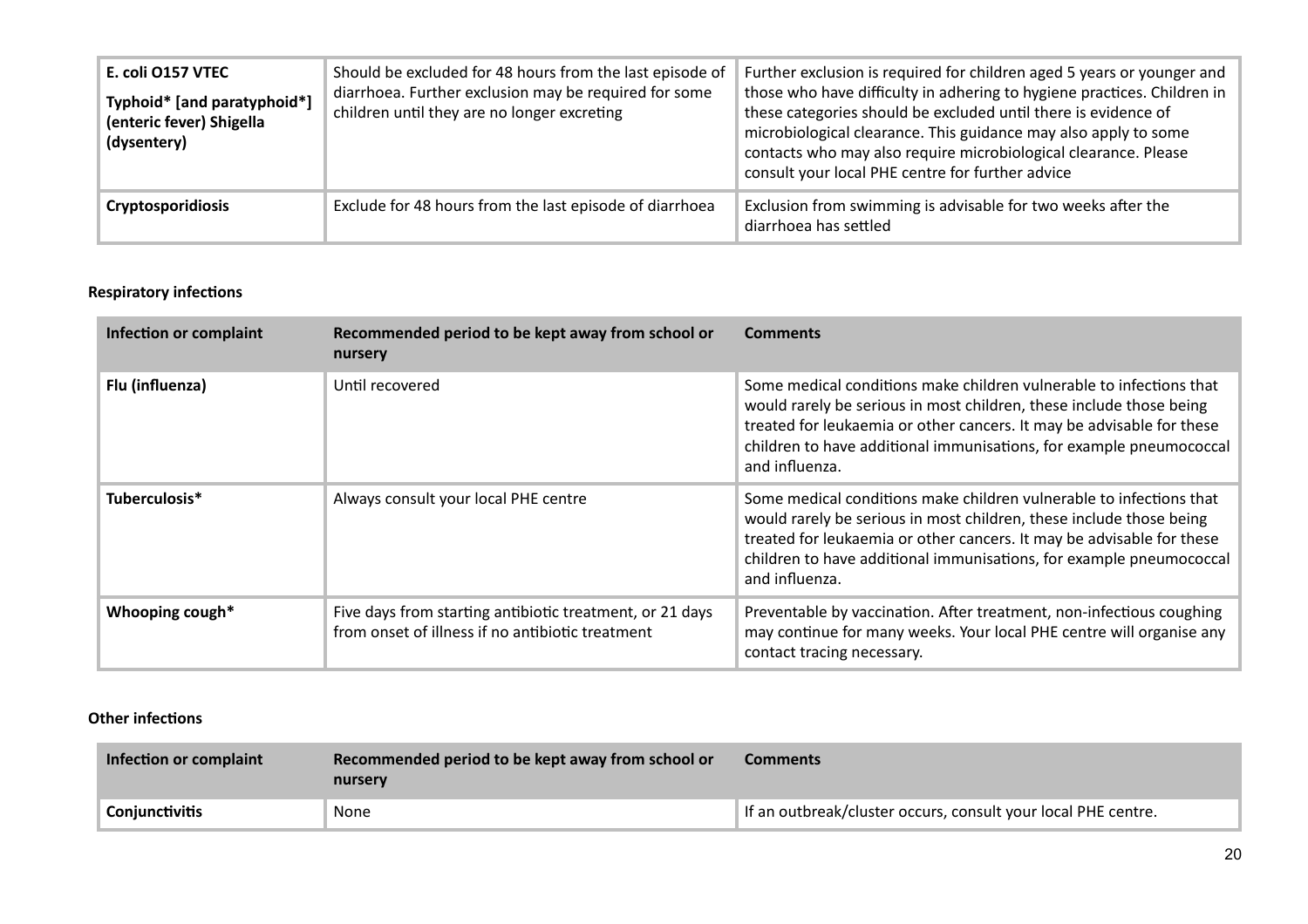| Diphtheria*                                | Exclusion is essential. Always consult with your local HPT                                             | Family contacts must be excluded until cleared to return by your local<br>PHE centre. Preventable by vaccination. Your local PHE centre will<br>organise any contact tracing necessary.                                                                                                                                                                                                                                                                                                                                                                                                                                                         |
|--------------------------------------------|--------------------------------------------------------------------------------------------------------|-------------------------------------------------------------------------------------------------------------------------------------------------------------------------------------------------------------------------------------------------------------------------------------------------------------------------------------------------------------------------------------------------------------------------------------------------------------------------------------------------------------------------------------------------------------------------------------------------------------------------------------------------|
| <b>Glandular fever</b>                     | None                                                                                                   |                                                                                                                                                                                                                                                                                                                                                                                                                                                                                                                                                                                                                                                 |
| <b>Head lice</b>                           | None                                                                                                   | Treatment is recommended only in cases where live lice have been<br>seen.                                                                                                                                                                                                                                                                                                                                                                                                                                                                                                                                                                       |
| <b>Hepatitis A*</b>                        | Exclude until seven days after onset of jaundice (or seven<br>days after symptom onset if no jaundice) | In an outbreak of hepatitis A, your local PHE centre will advise on<br>control measures.                                                                                                                                                                                                                                                                                                                                                                                                                                                                                                                                                        |
| Hepatitis B*, C*, HIV/AIDS                 | None                                                                                                   | Hepatitis B and C and HIV are bloodborne viruses that are not<br>infectious through casual contact. All spillages of blood should be<br>cleaned up immediately (always wear PPE). When spillages occur, clean<br>using a product that combines both a detergent and a disinfectant. Use<br>as per manufacturer's instructions and ensure it is effective against<br>bacteria and viruses and suitable for use on the affected surface. Never<br>use mops for cleaning up blood and body fluid spillages - use<br>disposable paper towels and discard clinical waste as described below.<br>A spillage kit should be available for blood spills. |
| Meningococcal meningitis*/<br>septicaemia* | Until recovered                                                                                        | Meningitis C is preventable by vaccination There is no reason to<br>exclude siblings or other close contacts of a case. In case of an<br>outbreak, it may be necessary to provide antibiotics with or without<br>meningococcal vaccination to close school contacts. Your local PHE<br>centre will advise on any action is needed.                                                                                                                                                                                                                                                                                                              |
| Meningitis* due to other<br>bacteria       | Until recovered                                                                                        | Hib and pneumococcal meningitis are preventable by vaccination.<br>There is no reason to exclude siblings or other close contacts of a case.<br>Your local PHE centre will give advice on any action needed.                                                                                                                                                                                                                                                                                                                                                                                                                                    |
| Meningitis viral*                          | None                                                                                                   | Milder illness. There is no reason to exclude siblings and other close<br>contacts of a case. Contact tracing is not required.                                                                                                                                                                                                                                                                                                                                                                                                                                                                                                                  |
| <b>MRSA</b>                                | None                                                                                                   | Good hygiene, in particular handwashing and environmental cleaning,<br>are important to minimise any danger of spread. If further information<br>is required, contact your local PHE centre.                                                                                                                                                                                                                                                                                                                                                                                                                                                    |
| Mumps*                                     | Exclude child for five days after onset of swelling                                                    | Preventable by vaccination                                                                                                                                                                                                                                                                                                                                                                                                                                                                                                                                                                                                                      |
| <b>Threadworms</b>                         | None                                                                                                   | Treatment is recommended for the child and household contacts.                                                                                                                                                                                                                                                                                                                                                                                                                                                                                                                                                                                  |